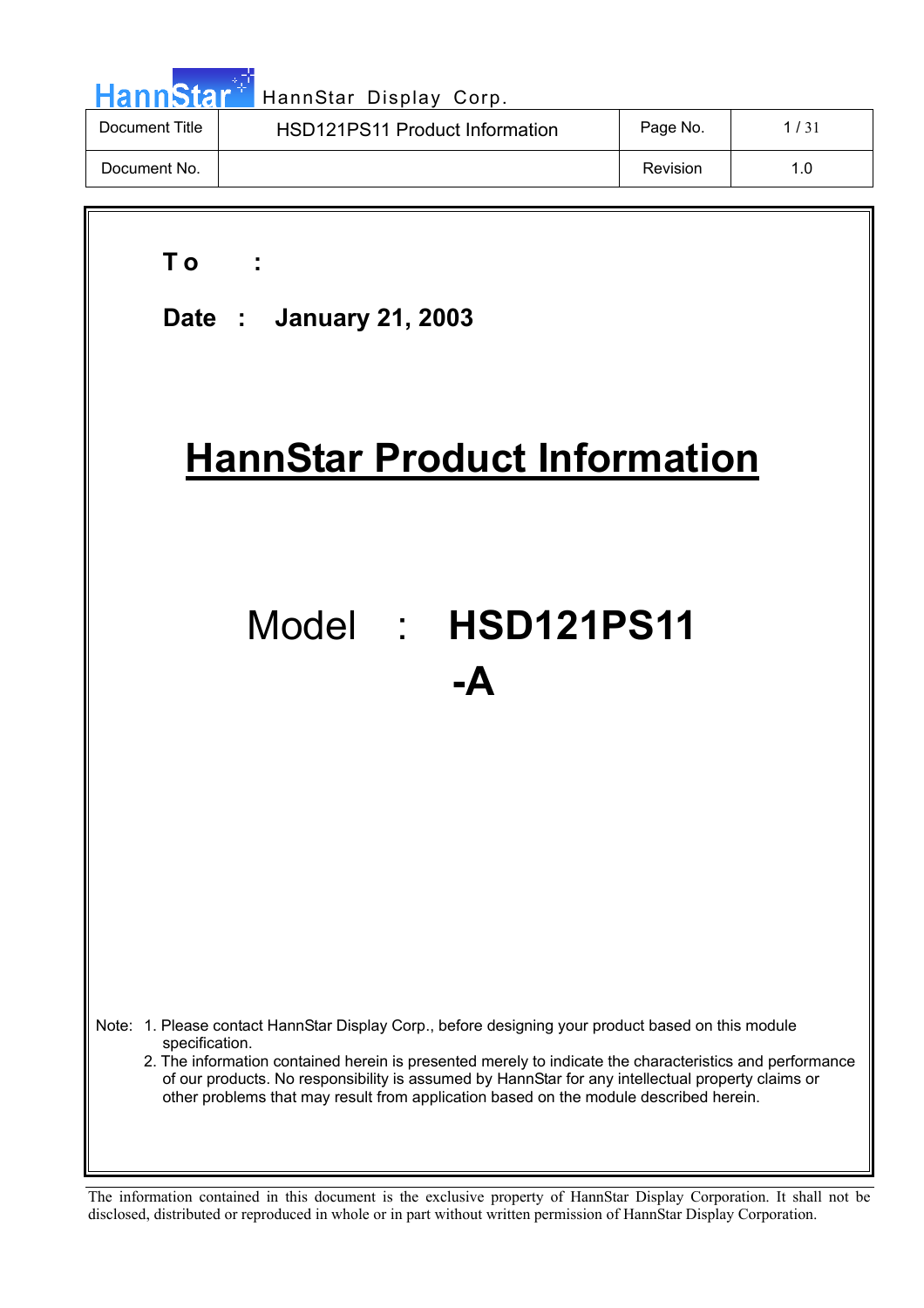|  |  | <b>HannStar</b> |  |
|--|--|-----------------|--|
|  |  |                 |  |

HannStar Display Corp.

| Document Title | <b>HSD121PS11 Product Information</b> | Page No. | 2/31 |
|----------------|---------------------------------------|----------|------|
| Document No.   |                                       | Revision | 1.0  |

| <b>Record of Revisions</b> |                               |                                                                |  |  |  |  |
|----------------------------|-------------------------------|----------------------------------------------------------------|--|--|--|--|
| Rev.                       | Date<br>Description of change |                                                                |  |  |  |  |
| $1.0\,$                    | Dec. 17, 2002                 | HSD121PS11-A product information was first issued<br>$\bullet$ |  |  |  |  |
|                            |                               |                                                                |  |  |  |  |
|                            |                               |                                                                |  |  |  |  |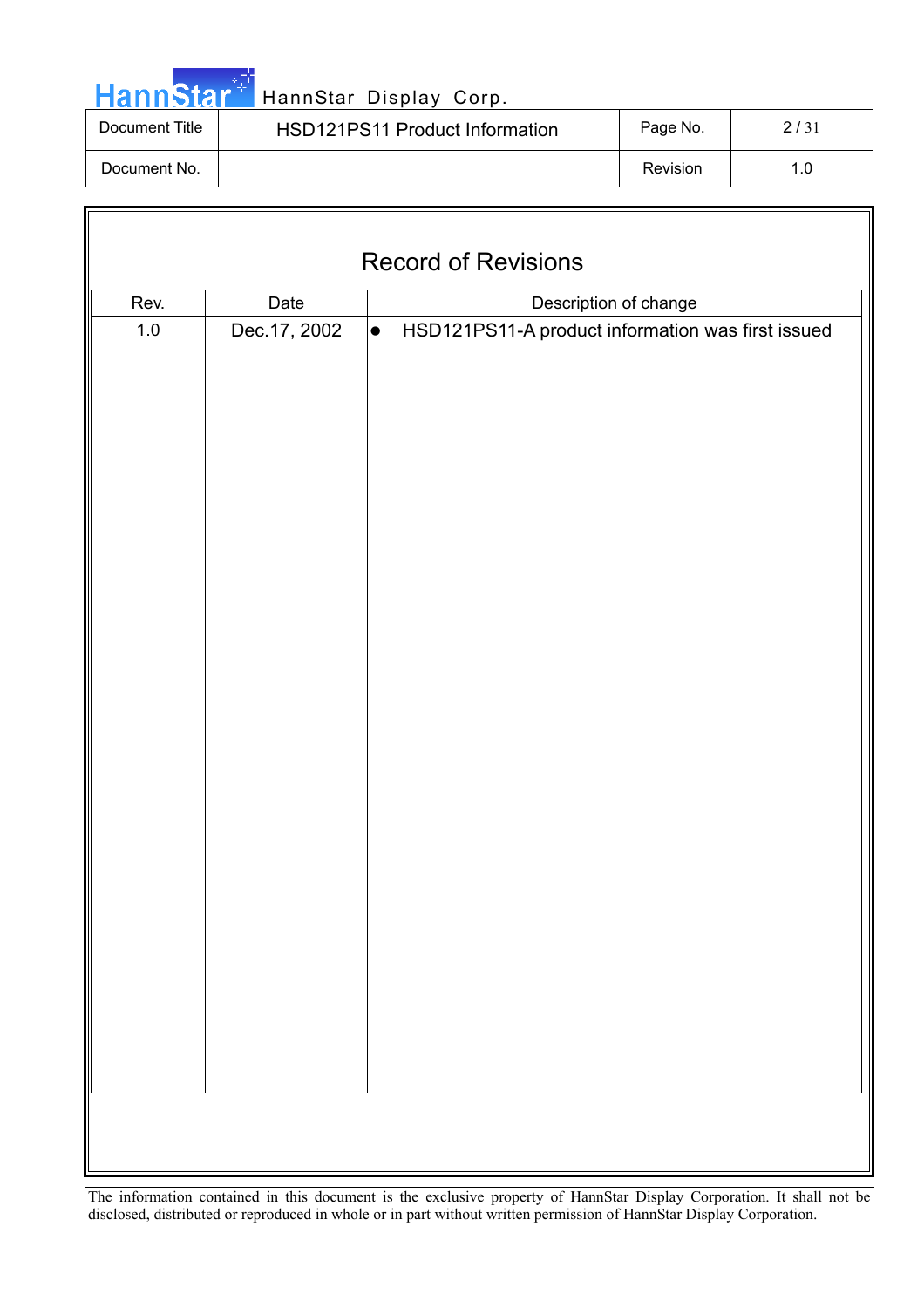HannStar<sup>4</sup> HannStar Display Corp.

| Document Title | <b>HSD121PS11 Product Information</b> | Page No. | 3/31 |
|----------------|---------------------------------------|----------|------|
| Document No.   |                                       | Revision | 1.0  |

| Contents |          |      |  |  |
|----------|----------|------|--|--|
|          |          |      |  |  |
| 1.0      |          | p.4  |  |  |
| 2.0      |          | p.5  |  |  |
| 3.0      |          | p.7  |  |  |
| 4.0      |          | p.11 |  |  |
| 5.0      |          | p.13 |  |  |
| 6.0      |          | p.14 |  |  |
| 7.0      |          | p.19 |  |  |
| 8.0      |          | p.22 |  |  |
| 9.0      | Lot mark | p.24 |  |  |
| 10.0     |          | p.25 |  |  |
| 11.0     |          | p.27 |  |  |
| 12.0     |          | p.29 |  |  |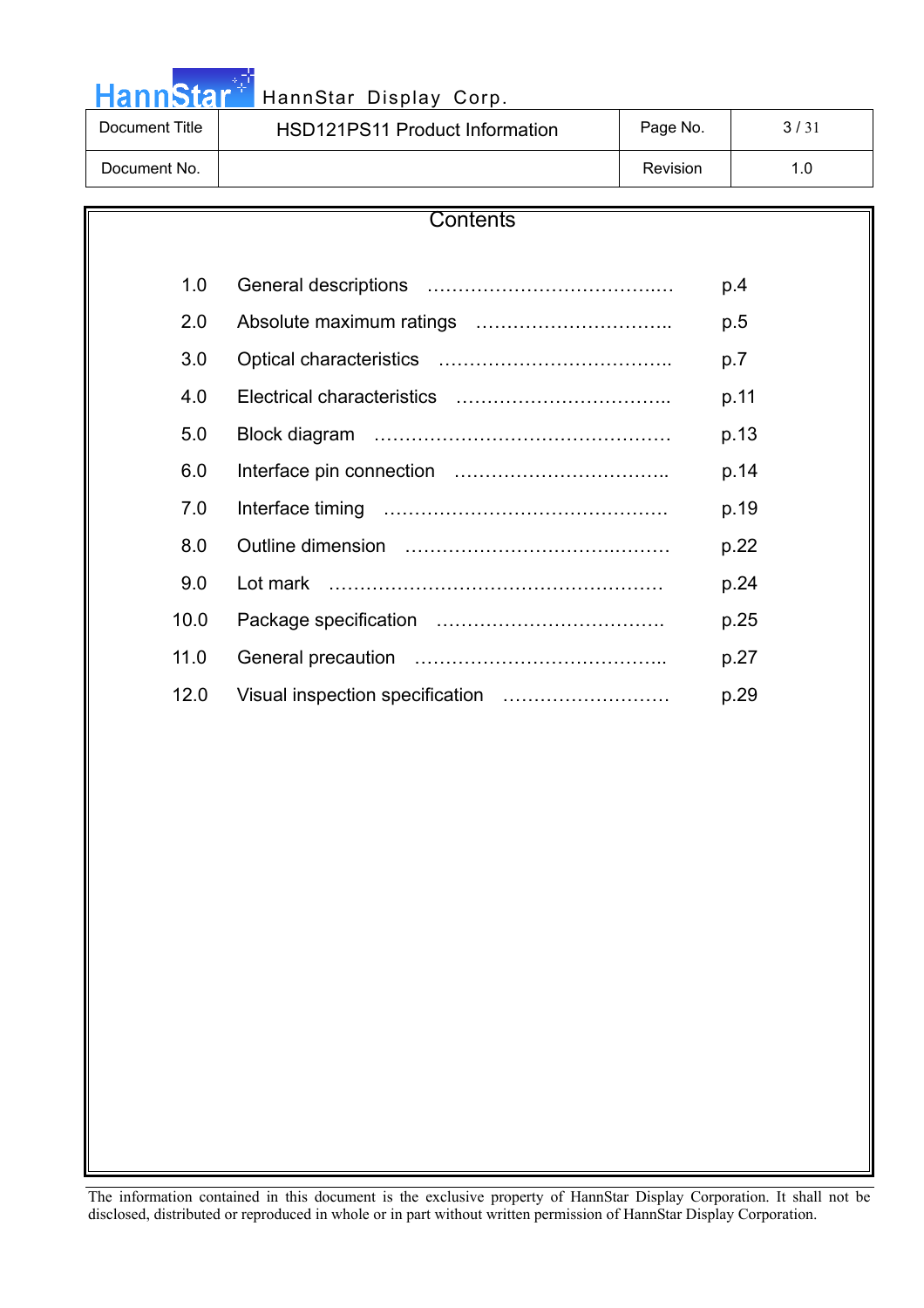

# HannStar<sup>#T</sup> HannStar Display Corp.

| Document Title | <b>HSD121PS11 Product Information</b> | Page No. | 4/31 |
|----------------|---------------------------------------|----------|------|
| Document No.   |                                       | Revision |      |

## **1.0 GENERAL DESCRIPTION**

### **1.1 Introduction**

HannStar Display model HSD121PS11-A is a color active matrix thin film transistor (TFT) liquid crystal display(LCD) that uses amorphous silicon TFT as a switching device. This model is composed of a TFT LCD panel, a driving circuit and a back light system. This TFT LCD has a 12.1 inch diagonally measured active display area with SVGA resolution (600 vertical by 800 horizontal pixel array) and can display up to 262,144 colors.

### **1.2 Features**

- 12.1" SVGA for Notebook PC.
- $\blacksquare$  LVDS interface system.

### **1.3 Applications**

- $\blacksquare$  Notebook PC
- $\blacksquare$  OA equipment
- $\blacksquare$  Display terminals
- $\blacksquare$  Measuring Instrument
- $\blacksquare$  New media equipment

### **1.4 General information**

| Item                         | Specification                | Unit   |
|------------------------------|------------------------------|--------|
| Display area                 | $246.0(H) \times 184.5(V)$   | mm     |
| Number of Pixel              | $800(H) \times 600(V)$       | pixels |
| Pixel pitch                  | $0.3075(H) \times 0.3075(V)$ | mm     |
| Pixel arrangement            | <b>RGB Vertical stripe</b>   |        |
| Display color                | 262,144                      | colors |
| Display mode                 | Normally white               |        |
| Surface treatment            | Antiglare, Hard-Coating(3H)  |        |
| Weight                       | 420                          | g      |
| Back-light                   | Single CCFL (Sidelight type) |        |
| Input signal                 | 1-ch LVDS                    |        |
| Optimum viewing<br>direction | 6 o'clock                    |        |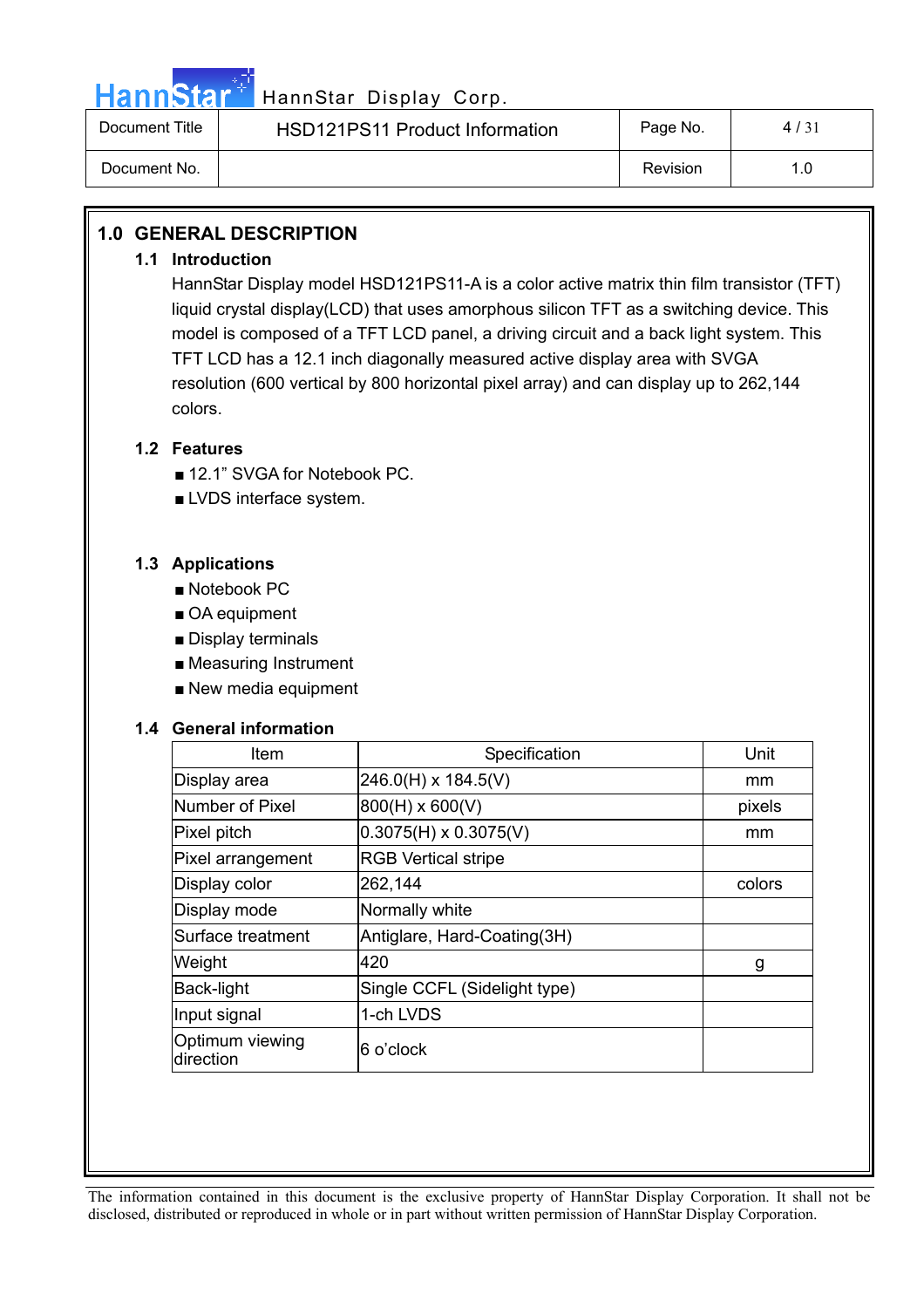# HannStar<sup>#</sup> HannStar Display Corp.

| Document Title | <b>HSD121PS11 Product Information</b> | Page No. | 5/31 |
|----------------|---------------------------------------|----------|------|
| Document No.   |                                       | Revision | 1.0  |

## **1.5 Mechanical Information**

|                           | Item          | Min.  | Typ.  | Max.  | Unit |
|---------------------------|---------------|-------|-------|-------|------|
| Module<br><b>Size</b>     | Horizontal(H) | 274.5 | 275.0 | 275.5 | Mm   |
|                           | Vertical(V)   | 198.5 | 199.0 | 199.5 | Mm   |
|                           | Depth(D)      |       | 5.7   | 6.0   | Mm   |
| Weight (Without inverter) |               | ---   | 420   | 430   | G    |

# **2.0 ABSOLUTE MAXIMUM RATING**

### **2.1 Absolute Rating of Environment**

| Item                        | Symbol                                            | Min.  | Max. | Unit        | <b>Note</b> |
|-----------------------------|---------------------------------------------------|-------|------|-------------|-------------|
| Storage temperature         | $I_{STG}$                                         | $-20$ | 60   | $^{\circ}C$ |             |
| Operating temperature       | $T_{OPR}$                                         | 0     | 50   | $^{\circ}C$ |             |
| Vibration(non-operating)    | $\mathsf{V}_{\mathsf{nop}}$                       |       | 1.5  | G           | (1)         |
| Shock(non-operating)        | $S_{\text{nop}}$                                  | 180   |      | G           | (2)         |
| Storage humidity            | H <sub>STG</sub>                                  | 10    | 90   | %RH         | (3)         |
| Operating humidity          | $H_{OP}$                                          | 10    | 80   | %RH         | (3)         |
| Low pressure(operating)     | H <sub>LOP</sub>                                  | 697   |      | hPa         | (4)         |
| Low pressure(non-operating) | $H_{\mathsf{L} \mathsf{N} \mathsf{O} \mathsf{P}}$ | 116   |      | hPa         | (5)         |

Note (1)5-500-5Hz,sine wave, 30min/cycle, X/Y/Z each one cycle except for resonant frequency.  $(2)2ms/\pm X,\pm Y,\pm Z$  direction, half-sine wave.

 $(3)$ Max wet bulb temp =39 $^{\circ}$ C

(4)2 hours. (10000 feet)

(5)24 hours. (50000 feet)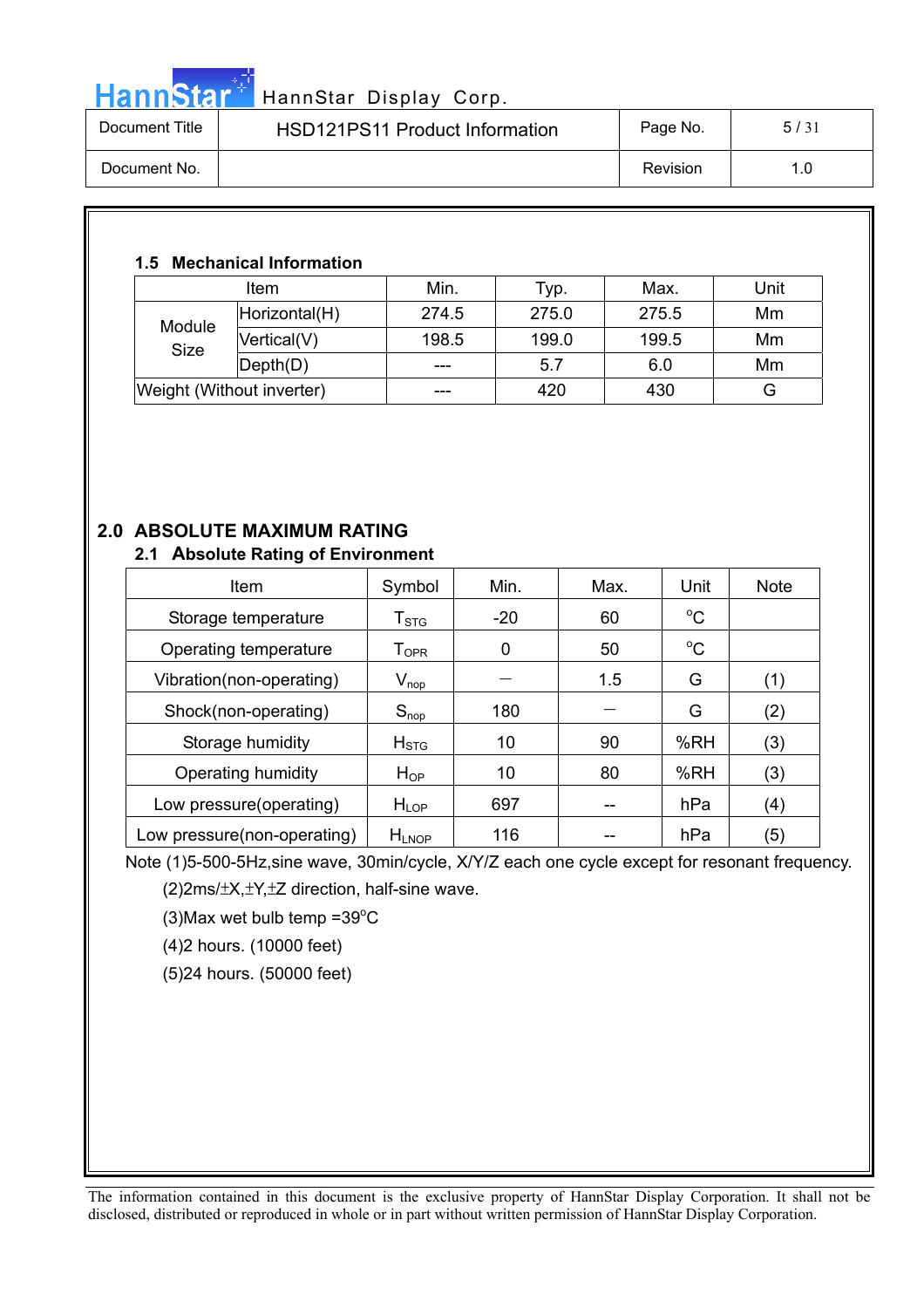

# HannStar<sup>t HannStar Display Corp.</sup>

| Document Title | HSD121PS11 Product Information | Page No. | 6/31 |
|----------------|--------------------------------|----------|------|
| Document No.   |                                | Revision | 1.0  |

## **2.2 Electrical Absolute Rating 2.2.1 TFT LCD Module**

| Item                 | Min.<br>Symbol |        | Max.      | Unit | <b>Note</b> |
|----------------------|----------------|--------|-----------|------|-------------|
| Power supply voltage | V DD           | $-0.3$ | 4.0       |      |             |
| Logic input voltage  | V IN           | $-0.3$ | $VDD+0.3$ |      |             |

## **2.2.2 Back-Light Unit**

| Item          | Symbol | Min.  | Max. | Unit  | <b>Note</b> |
|---------------|--------|-------|------|-------|-------------|
| Lamp voltage  | V١     |       | 730  | V rms |             |
| Lamp current  |        | $- -$ | 7.0  | mA    |             |
| Lamp fregency |        |       | 100  | kHz   |             |

Note (1) Permanent damage may occur to the LCD module if beyond this specification. Functional operation should be restricted to the conditions described under normally operating conditions.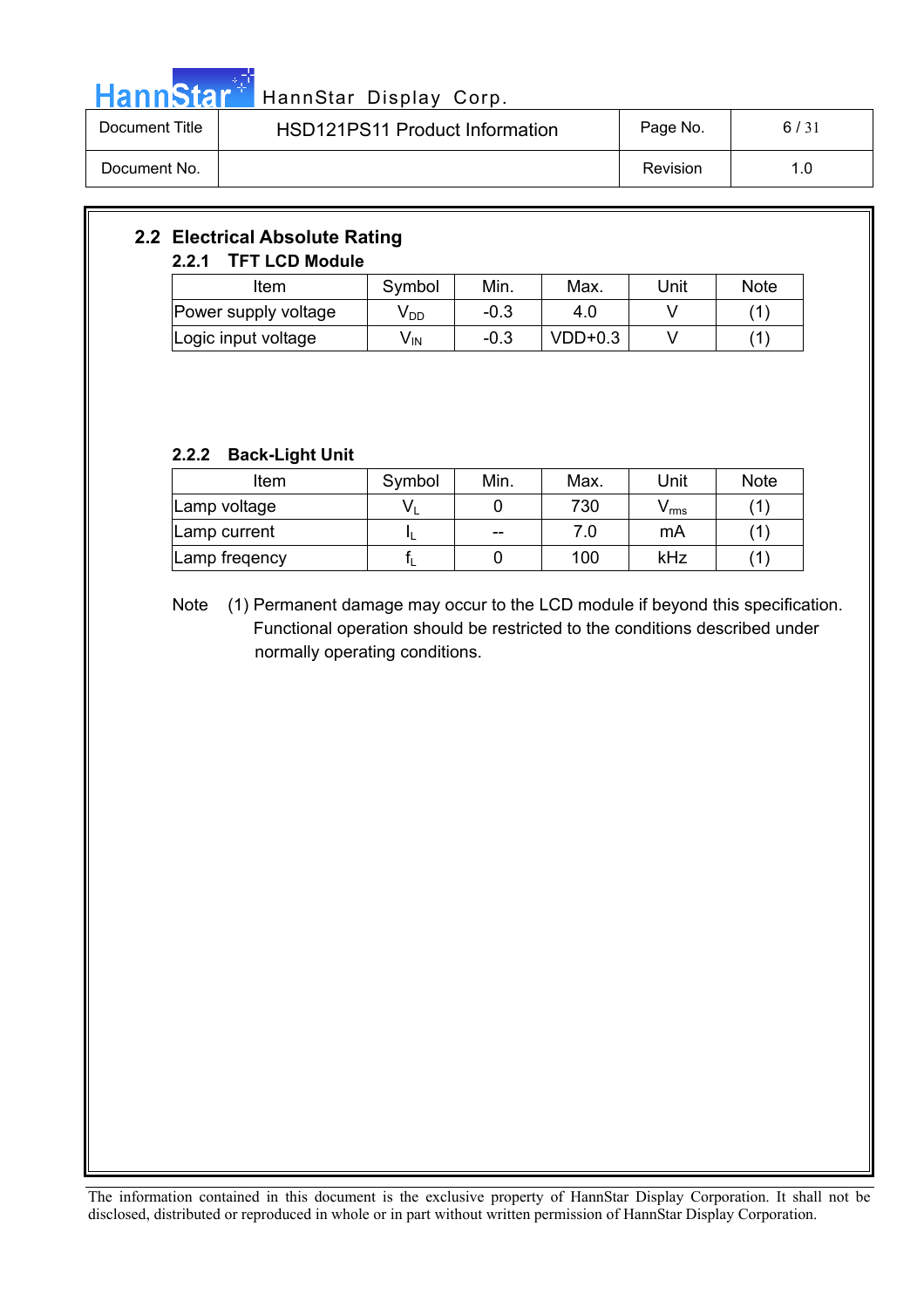

# HannStar<sup>t HannStar Display Corp.</sup>

| Document Title | <b>HSD121PS11 Product Information</b> | Page No. | 7/31 |
|----------------|---------------------------------------|----------|------|
| Document No.   |                                       | Revision | 1.0  |

| Item                                    |             | Symbol                | Condition                                | Min.                     | Typ.  | Max.                     | Unit            | <b>Note</b>                  |
|-----------------------------------------|-------------|-----------------------|------------------------------------------|--------------------------|-------|--------------------------|-----------------|------------------------------|
| Contrast                                |             | <b>CR</b>             |                                          | 150                      | 300   |                          |                 | (1)(2)                       |
| Response                                | Rising      | $T_R$                 |                                          | $\overline{\phantom{0}}$ | 15    | 20                       |                 |                              |
| time                                    | Falling     | $T_F$                 |                                          |                          | 30    | 40                       | msec            | (1)(3)                       |
| Average luminance of<br>white(5 points) |             | $Y_L$                 |                                          | 120                      | 135   | $\qquad \qquad$          | $\text{cd/m}^2$ | (1)(4)(5)<br>$(I_L = 5.5mA)$ |
| Color<br>chromaticity                   |             | $R_{x}$               | $\Theta = 0$                             | 0.563                    | 0.593 | 0.623                    |                 |                              |
|                                         | Red         | $R_{y}$               | $\Phi = 0$<br>Normal<br>viewing<br>angle | 0.302                    | 0.332 | 0.362                    |                 |                              |
|                                         |             | $G_{x}$               |                                          | 0.276                    | 0.306 | 0.336                    |                 |                              |
|                                         | Green       | $G_{y}$               |                                          | 0.512                    | 0.542 | 0.572                    |                 |                              |
| (CIE1931)                               | <b>Blue</b> | $B_{x}$               |                                          | 0.119                    | 0.149 | 0.179                    |                 |                              |
|                                         |             | $B_{v}$               |                                          | 0.095                    | 0.125 | 0.155                    |                 | (1)(4)                       |
|                                         | White       | $W_{x}$               |                                          | 0.280                    | 0.310 | 0.340                    |                 |                              |
|                                         |             | $W_{y}$               |                                          | 0.295                    | 0.325 | 0.355                    |                 |                              |
|                                         | Hor.        | $\Theta_L$            |                                          |                          | 40    | $\overline{\phantom{0}}$ |                 |                              |
| Viewing angle                           |             | $\Theta_{\mathsf{R}}$ |                                          |                          | 40    | $\overline{\phantom{0}}$ |                 |                              |
|                                         | Ver.        | $\Phi_{\mathsf{H}}$   | CR>10                                    |                          | 20    |                          |                 |                              |
|                                         |             | $\Phi_{\mathsf{L}}$   |                                          |                          | 40    |                          |                 |                              |
| <b>Brightness uniformity</b>            |             | $B_{UNI}$             |                                          | 65                       |       |                          | $\%$            | (6)                          |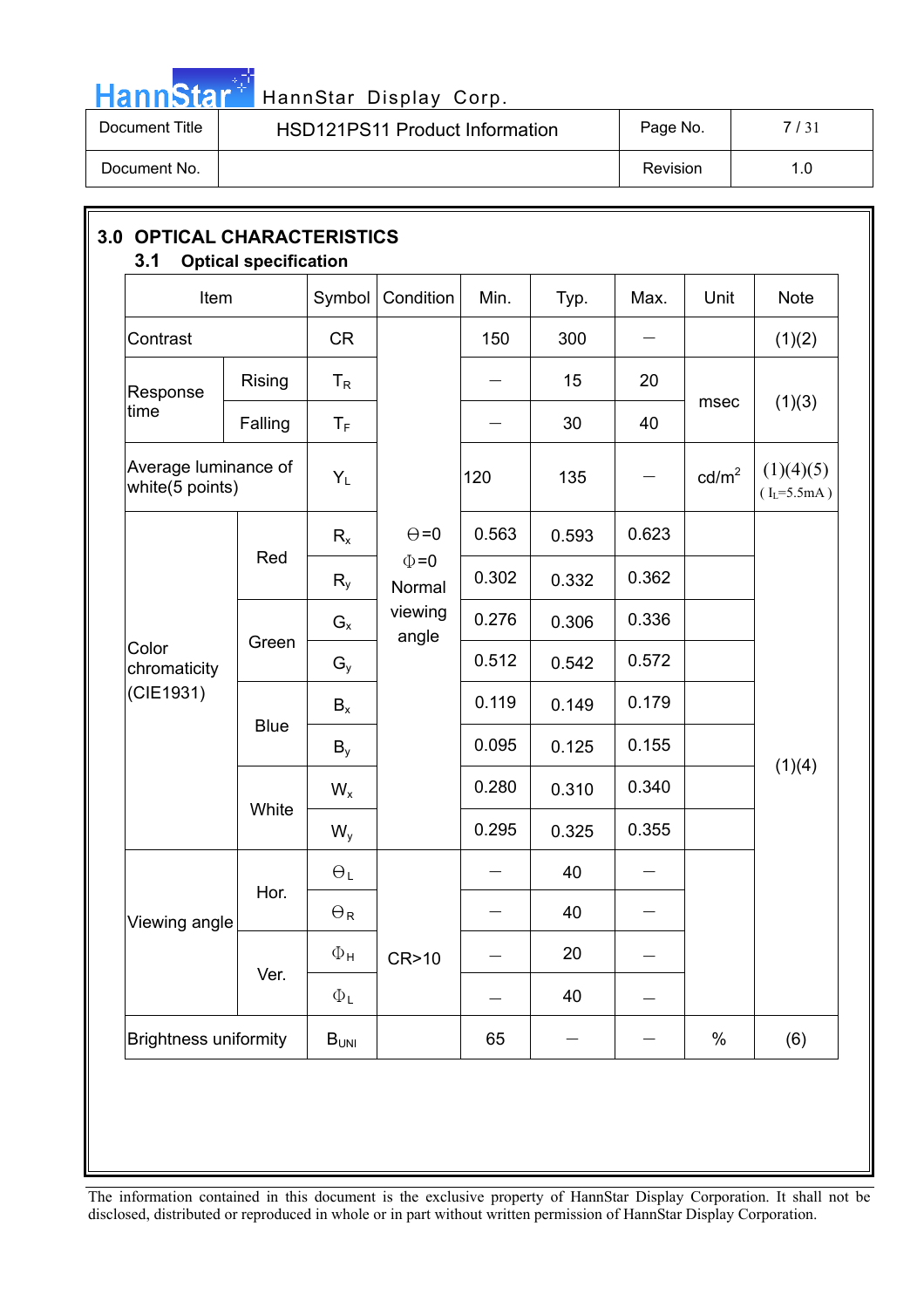

# HannStar<sup>47</sup> HannStar Display Corp.

| Document Title | <b>HSD121PS11 Product Information</b> | Page No. | 8/31 |
|----------------|---------------------------------------|----------|------|
| Document No.   |                                       | Revision | 1.0  |

## **3.2 Measuring Condition**

- $\blacksquare$  Measuring surrounding : dark room
- **E** Lamp current  $I_1$  : 5.5mA, lamp freq.  $F_1$  = 50KHz
- $V_{DD} = 3.3V \pm 0.3V$
- Surrounding temperature :  $25^{\circ}$ C
- $\blacksquare$  50min. warm-up time

## **3.3 Measuring Equipment**

- LCD-7000 of Otsuka Electrics Corp., which utilized MCPD-7000 for Chromaticity and BM-5A for other optical characteristics.
- $\blacksquare$  Measuring spot size : 10~12mm

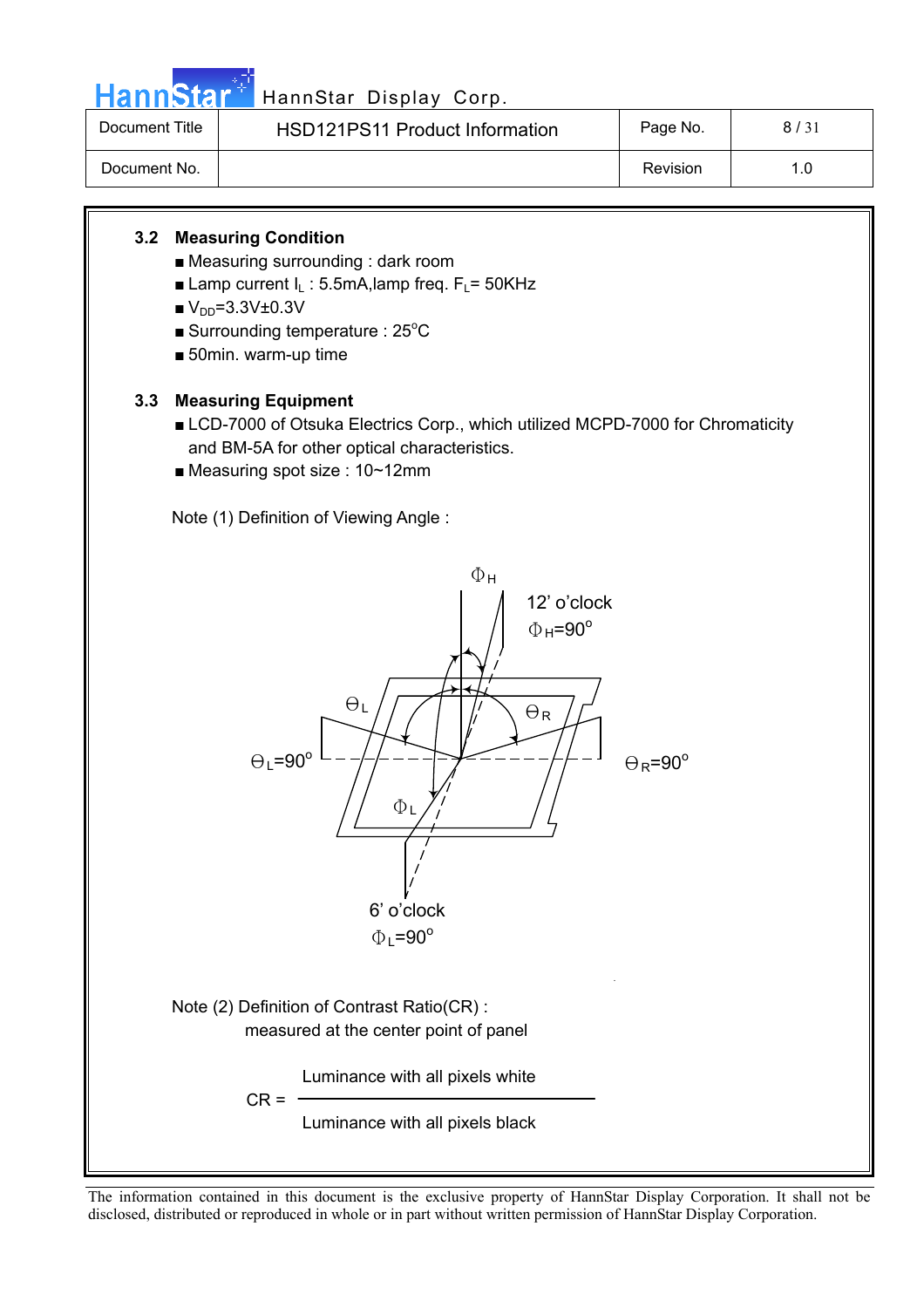| <b>Document Title</b> | HSD121PS11 Product Information                                | Page No.       | 9/31 |
|-----------------------|---------------------------------------------------------------|----------------|------|
| Document No.          |                                                               | Revision       | 1.0  |
|                       | Note (3) Definition of Response Time : Sum of $T_R$ and $T_F$ |                |      |
|                       | white(TFT OFF)<br>(TFT ON)<br>black                           | white(TFT OFF) |      |
|                       | $T_{R}$<br>100%<br>90%                                        | $\rm{Tr}$      |      |
| Optical<br>response   | 10%<br>$0\%$                                                  |                | time |

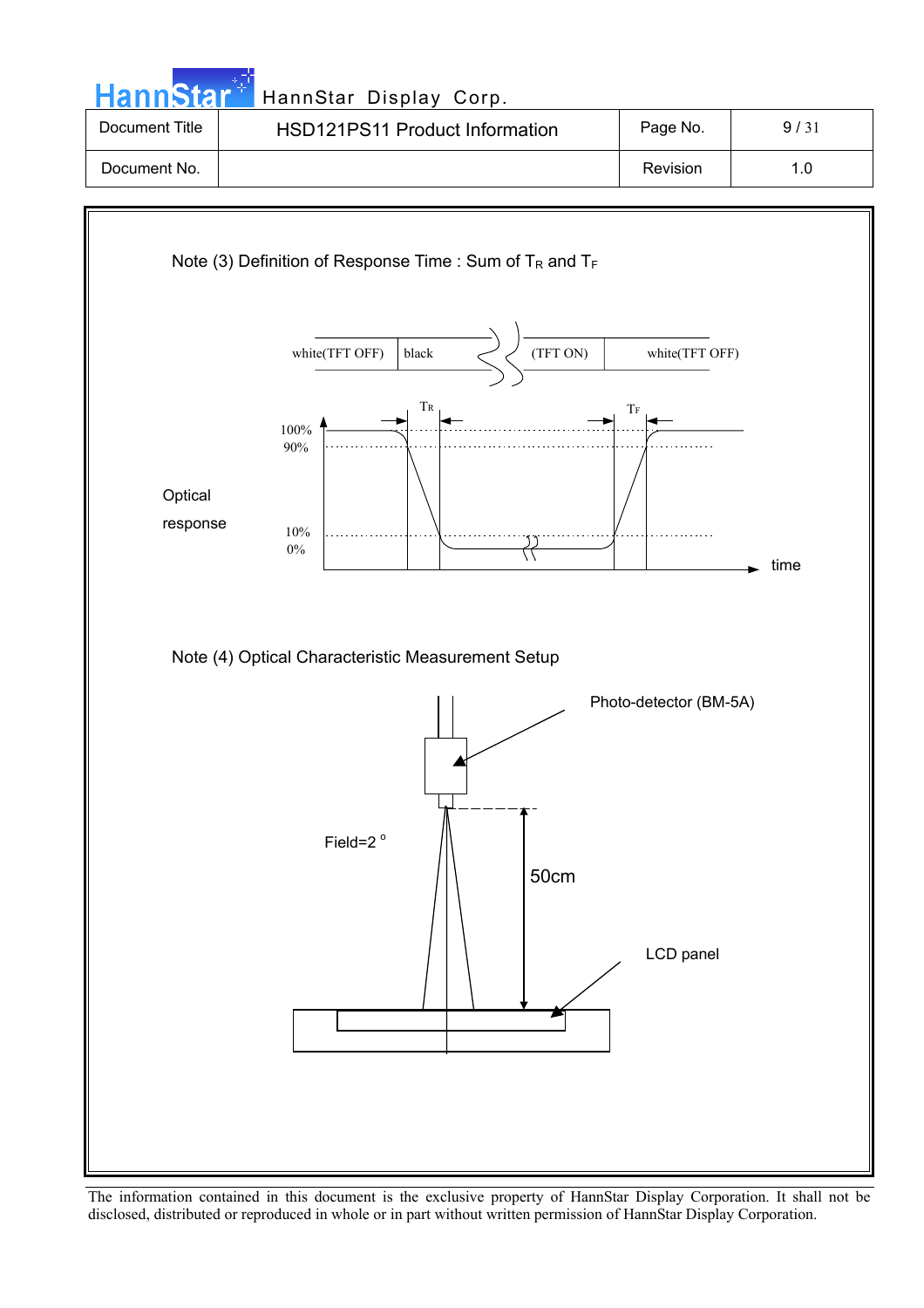HannStar<sup>#</sup> HannStar Display Corp.

| Document Title | <b>HSD121PS11 Product Information</b> | Page No. | 10/31 |
|----------------|---------------------------------------|----------|-------|
| Document No.   |                                       | Revision | 1.0   |

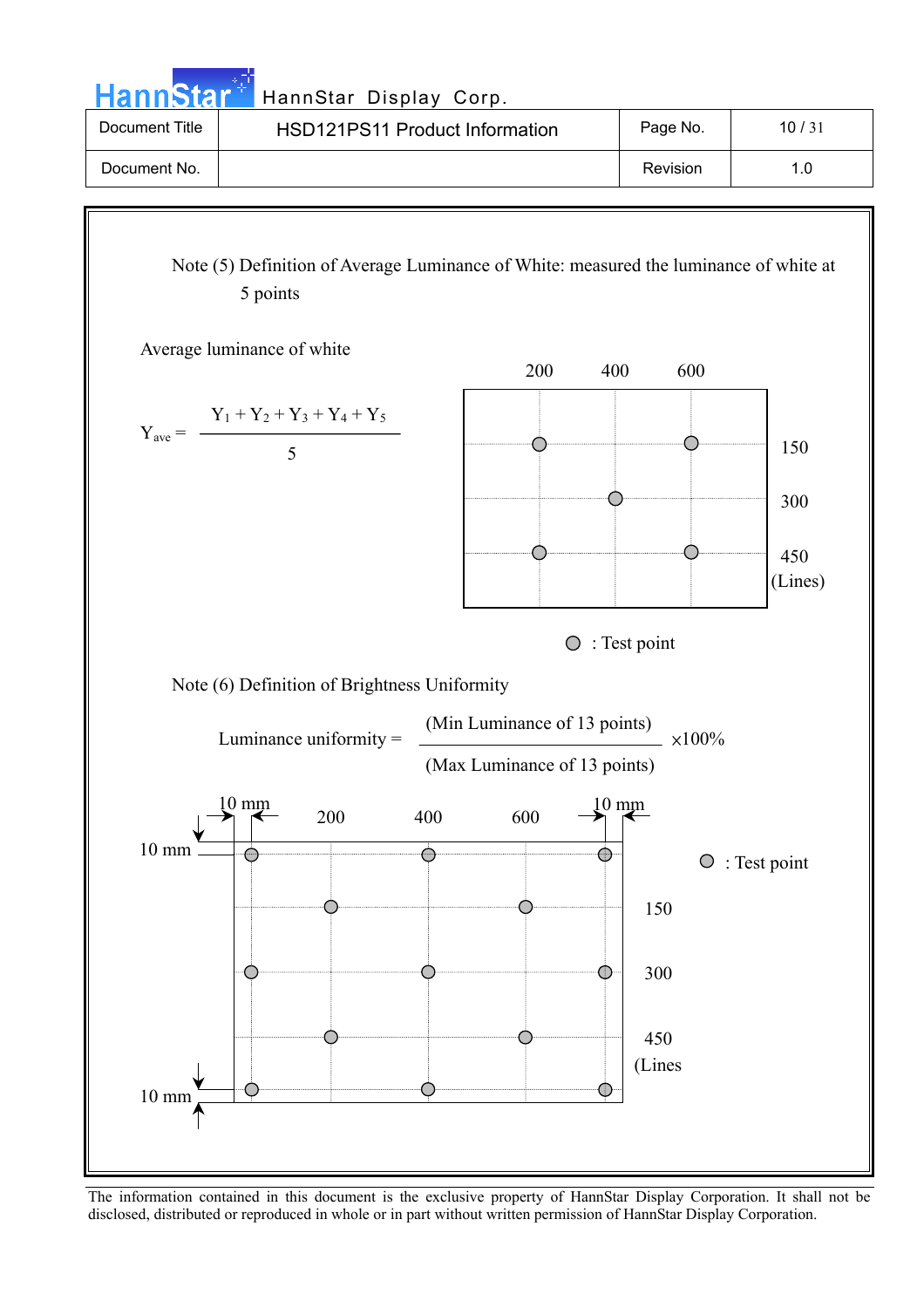

# HannStar<sup>47</sup> HannStar Display Corp.

| Document Title | HSD121PS11 Product Information | Page No. | 11 $/31$ |
|----------------|--------------------------------|----------|----------|
| Document No.   |                                | Revision | 1.0      |

### **4.0 ELECTRICAL CHARACTERISTICS 4.1 TFT LCD Module**

| Item                       |             | Symbol          | Min.   | Typ. | Max. | Unit       | <b>Note</b>    |
|----------------------------|-------------|-----------------|--------|------|------|------------|----------------|
| <u>Voltage</u><br>∩f       | nower       | $V_{DD}$        | 3.0    | 3.3  | 3.6  | V          |                |
| <b>Differential</b>        | <b>High</b> | $V_{\text{IH}}$ |        |      | 100  | mV         | $V_{CM} = 1.2$ |
| input threshold<br>voltage | Low         | $V_{\parallel}$ | $-100$ |      |      | mV         | V              |
| Current of                 | Mosaic      | $I_{DD}$        |        | 415  |      | mA         | (1)            |
| power supply               |             |                 |        |      |      |            |                |
| Vsync frequency            |             | $f_V$           |        | 60   |      | <b>Hz</b>  | (2)            |
| Hsync frequency            |             | $f_H$           |        | 37.9 |      | <b>kHz</b> |                |
| Main frequency             |             | $f_{DCLK}$      | 38     | 40   | 42   | <b>MHz</b> |                |

Note (1) Mosaic : Dot checker image

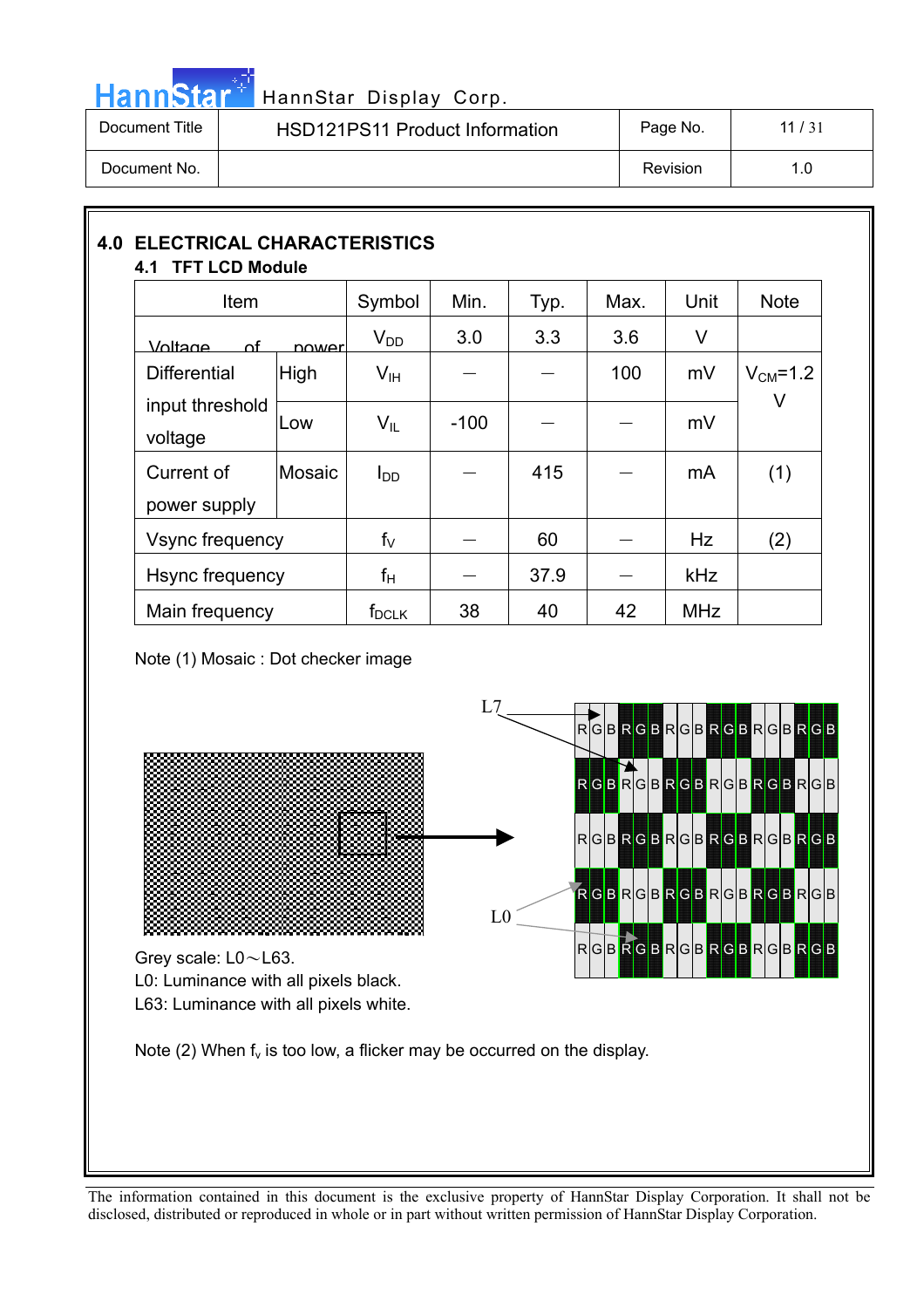|  |  | <b>HannStar</b> * |  |
|--|--|-------------------|--|
|  |  |                   |  |
|  |  |                   |  |

# HannStar Display Corp.

| Document Title | <b>HSD121PS11 Product Information</b> | Page No. | 12/31 |
|----------------|---------------------------------------|----------|-------|
| Document No.   |                                       | Revision |       |

# **4.2 Back-Light Unit**

The back-light system is an edge-lighting type with 1 CCFL(Cold Cathode Fluorescent Lamp). The characteristics of the lamp is shown in the following tables.

Single CCFL, Side-light type

INVERTER: HIU-757.(1)

| Item                | Symbol | Min.   | Typ. | Max. | Unit       | <b>Note</b>       |
|---------------------|--------|--------|------|------|------------|-------------------|
| Lamp current        | IL     | 3.0    | 5.5  | 6.0  | mA(rms)    | (1)               |
| Lamp voltage        | VL     |        | 650  |      | V(rms)     | $I1 = 6.0mA$      |
| Frequency           | fL     | 40     | 50   | 60   | <b>KHz</b> | (2)               |
| Operating life time | Hr     | 10,000 | $-$  | $-$  | Hour       | (3)               |
| Startup voltage     | Vs     | 1120   | --   | --   | V(rms)     | at $25^{\circ}$ C |
|                     |        | 1580   |      |      |            | at 0°C            |

Note (1) Lamp current is measured with current meter for high frequency as shown below. Specified valued are for a lamp.



| <b>RED</b>  |   | <b>INVERTER</b> |
|-------------|---|-----------------|
| WHITE (GND) | C | $(HIU-757)$     |

- Note (2) Lamp frequency may produce interference with horizontal synchronous frequency and this may cause line flow on the display. Therefore lamp frequency shall be detached from the horizontal synchronous frequency and its harmonics as far as possible in order to avoid interference.
- Note (3) Life time (Hr) can be defined as the time in which it continues to operate under the condition :  $Ta=25~35°C$ ,  $I_L=5.5mA(typ)$  until one of the following event occurs :
	- 1. When the brightness becomes 50%
	- 2.When the effective ignition length becomes 90%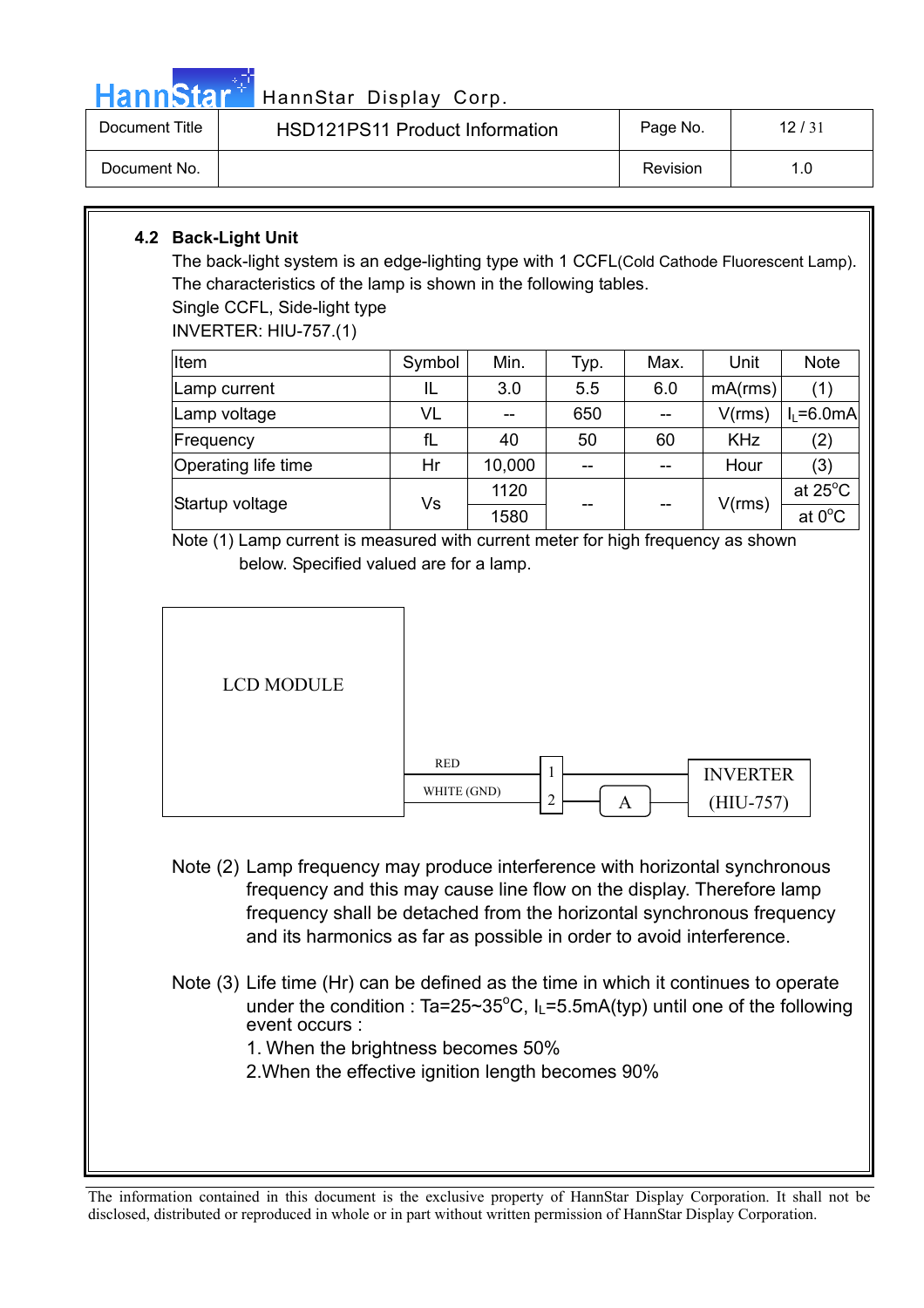| HannStar <sup>+1</sup> | HannStar Display Corp.                |          |       |
|------------------------|---------------------------------------|----------|-------|
| Document Title         | <b>HSD121PS11 Product Information</b> | Page No. | 13/31 |
| Document No.           |                                       | Revision | 1.0   |

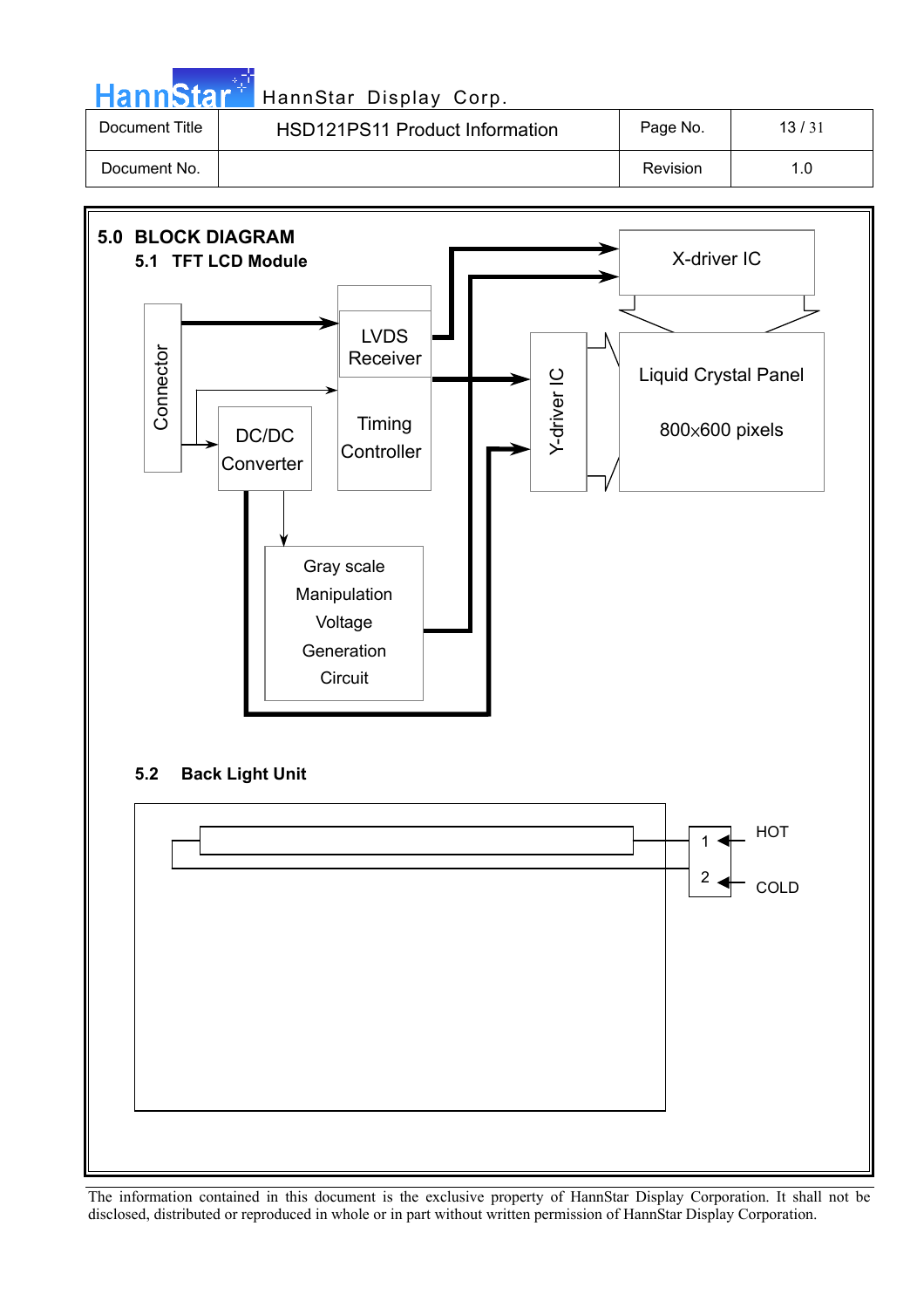

| Document Title | <b>HSD121PS11 Product Information</b> | Page No. | 14/31 |
|----------------|---------------------------------------|----------|-------|
| Document No.   |                                       | Revision | .0    |

|                | 6.1 TFT LCD Module | <b>6.0 INTERFACE PIN CONNECTION</b>    |          |        |
|----------------|--------------------|----------------------------------------|----------|--------|
|                |                    | Connector: JAE FI-SEB-20P-HF 10        |          |        |
|                |                    | Matching Socket: FI-SE20MR or FI-SE20M |          |        |
| Pin No.        | Symbol             | Function                               | Polarity | Remark |
| 1              | <b>VDD</b>         | Power Supply: +3.3V                    |          |        |
| $\overline{2}$ | <b>VDD</b>         | Power Supply: +3.3V                    |          |        |
| 3              | <b>GND</b>         | Ground                                 |          |        |
| $\overline{4}$ | <b>GND</b>         | Ground                                 |          |        |
| 5              | IN <sub>0</sub> -  | Transmission Data of Pixels 0          | Negative |        |
| 6              | $INO+$             | Transmission Data of Pixels 0          | Positive |        |
| $\overline{7}$ | <b>GND</b>         | Ground                                 |          |        |
| 8              | $IN1-$             | Transmission Data of Pixels 1          | Negative |        |
| 9              | $IN1+$             | Transmission Data of Pixels 1          | Positive |        |
| 10             | <b>GND</b>         | Ground                                 |          |        |
| 11             | $IN2-$             | <b>Transmission Data of Pixels 2</b>   | Negative |        |
| 12             | $IN2+$             | Transmission Data of Pixels 2          | Positive |        |
| 13             | <b>GND</b>         | Ground                                 |          |        |
| 14             | CLK-               | <b>Sampling Clock</b>                  | Negative |        |
| 15             | CLK+               | <b>Sampling Clock</b>                  | Positive |        |
| 16             | <b>GND</b>         | Ground                                 |          |        |
| 17             | <b>NC</b>          |                                        |          |        |
| 18             | <b>NC</b>          |                                        |          |        |
| 19             | <b>GND</b>         | Ground                                 |          |        |
| 20             | <b>GND</b>         | Ground                                 |          |        |

## **6.2 Back-Light Unit**

Connector : JST BHSR-02VS-1 Mating Connector : SM02B-BHSS-1

Pin No | Input | Symbol | Function 1 | HOT | VL | CCFL power supply (high voltage) 2 | COLD | GL | CCFL power supply (low voltage)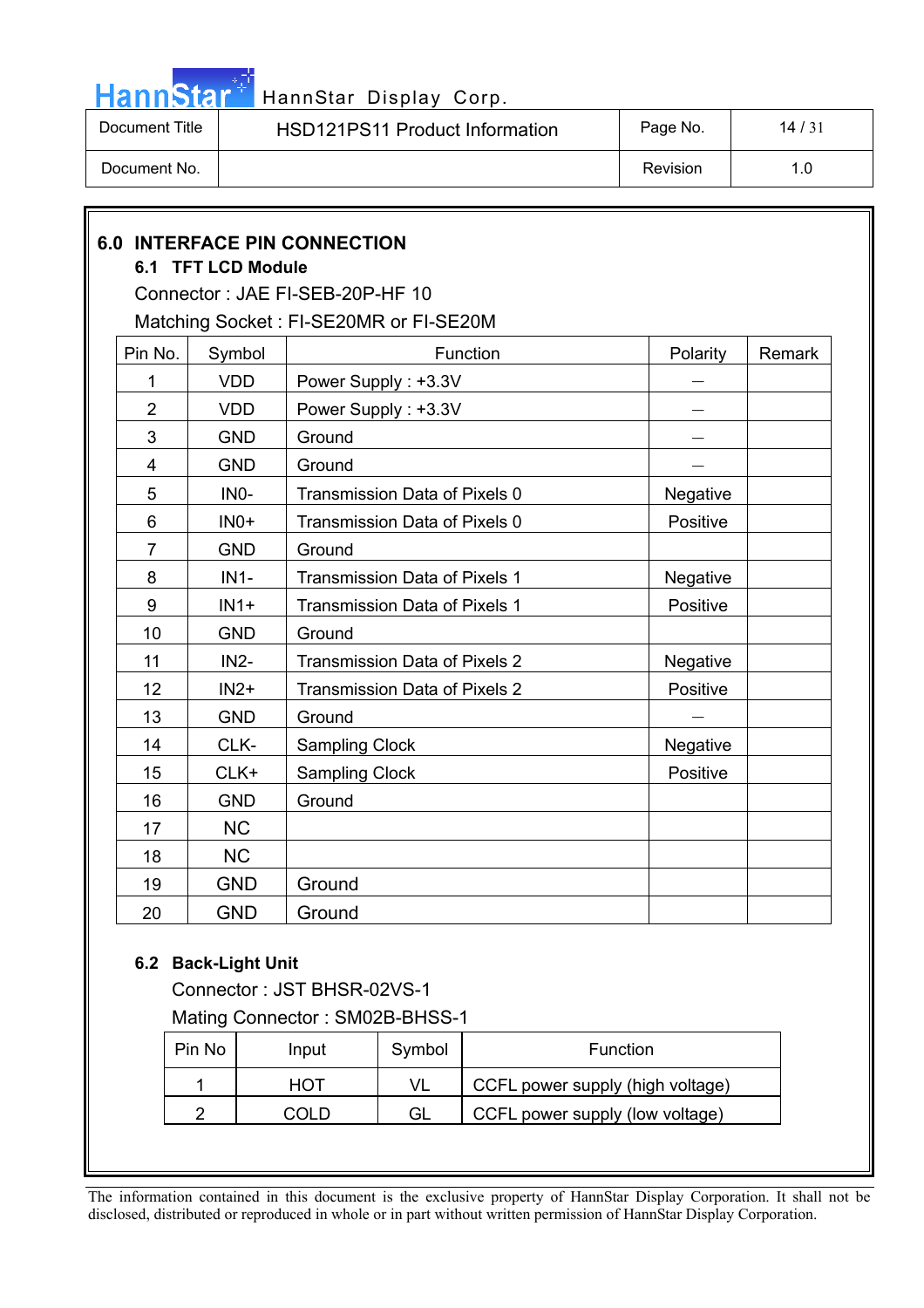|  |  | HannStar |  |
|--|--|----------|--|
|  |  |          |  |
|  |  |          |  |

# HannStar Display Corp.

| Document Title | <b>HSD121PS11 Product Information</b> | Page No. | 15/31 |
|----------------|---------------------------------------|----------|-------|
| Document No.   |                                       | Revision |       |

| 6.3                     | <b>Relationship Between Displayed Color and Input</b> |                |                         |                         |                              |                         |         |                           |                         |                         |                           |                         |                         |     |                         |                         |                         |                         |                         |                                            |
|-------------------------|-------------------------------------------------------|----------------|-------------------------|-------------------------|------------------------------|-------------------------|---------|---------------------------|-------------------------|-------------------------|---------------------------|-------------------------|-------------------------|-----|-------------------------|-------------------------|-------------------------|-------------------------|-------------------------|--------------------------------------------|
|                         |                                                       | <b>MSB</b>     |                         |                         |                              | <b>LSB</b>              |         | <b>MSB</b>                |                         |                         |                           |                         | <b>LSB</b> MSB          |     |                         |                         |                         |                         | LSB                     | Gray scale                                 |
|                         | Display                                               |                |                         | R5 R4 R3                |                              | R2 R1                   |         |                           | R0G5 G4 G3 G2G1 G0B5 B4 |                         |                           |                         |                         |     |                         | <b>B3</b>               | <b>B2</b>               | <b>B1</b>               | B <sub>0</sub>          | level                                      |
|                         | <b>Black</b>                                          |                | L                       | L                       | L                            | L                       |         |                           | L                       |                         | L                         | L                       |                         |     |                         | L                       | L                       |                         |                         |                                            |
|                         | <b>Blue</b>                                           | L              | L                       | L                       | L                            | L                       |         | LIL                       | L                       | L                       | L                         | L                       | ГH                      |     | $\overline{\mathsf{H}}$ | $\overline{\mathsf{H}}$ | $\overline{\mathsf{H}}$ | $\overline{H}$          | $\overline{\mathsf{H}}$ | $\overline{\phantom{a}}$                   |
|                         | Green                                                 | L              | L                       | L                       | L                            | L                       |         | 믘                         | $\overline{H}$          | $\overline{H}$          | $\overline{H}$            | $\overline{H}$          | H L                     |     | L                       | L                       | L                       |                         |                         | $\overline{\phantom{a}}$                   |
| <b>Basic</b>            | <b>Light Blue</b>                                     | L              | L                       | L                       | L                            | L                       |         | $\frac{1}{\text{H}}$      | $\overline{H}$          | $\overline{\mathsf{H}}$ | $\overline{H}$            | $\overline{H}$          | $\overline{H}$ H        |     | $\overline{H}$          | $\overline{H}$          | $\overline{\mathsf{H}}$ | $\overline{\mathsf{H}}$ | $\overline{\mathsf{H}}$ | $\overline{\phantom{a}}$                   |
| color                   | Red                                                   | $\overline{H}$ | $\mathsf{H}$            | $\overline{H}$          | $\overline{H}$               | $\mathsf{H}$            | HL      |                           | L                       | L                       | L                         | L                       | L                       | L   | L                       | L                       | L                       |                         |                         | $\overline{\phantom{a}}$                   |
|                         | Purple                                                | $\overline{H}$ | $\mathsf{H}$            | $\mathsf{H}$            | $\overline{H}$               | $\mathsf{H}$            | HL      |                           | L                       | L                       | L                         | L                       | L                       | Ε   | $\mathsf{H}$            | $\mathsf{H}$            | $\mathsf{H}$            | $\mathsf{H}$            | H                       | $\overline{\phantom{a}}$                   |
|                         | Yellow                                                | $\overline{H}$ | $\overline{H}$          | $\overline{H}$          | $\overline{H}$               | $\overline{\mathsf{H}}$ |         | H H                       | $\overline{H}$          | $\overline{H}$          | $\overline{H}$            | $\overline{H}$          | H L                     |     | L                       | Ĺ                       | L                       |                         |                         | $\overline{\phantom{a}}$                   |
|                         | White                                                 | $\overline{H}$ | $\overline{H}$          | $\overline{\mathsf{H}}$ | $\overline{\mathsf{H}}$<br>L | $\overline{\mathsf{H}}$ |         | $\frac{}{\overline{H}}$   | $\overline{H}$<br>L     | $\overline{H}$          | $\overline{\mathsf{H}}$   | $\overline{H}$          | H H                     |     | $\overline{H}$          | $\overline{H}$<br>L     | $\overline{H}$          | $\overline{H}$          | Η                       | $\overline{\phantom{a}}$<br>L <sub>0</sub> |
|                         | <b>Black</b>                                          |                | L<br>L                  | L<br>L                  | L                            | L<br>Г                  | L<br>HL |                           | L                       | L<br>L                  | L<br>L                    | L<br>L                  | L<br>L                  |     | L<br>L                  | L                       | L<br>L                  |                         |                         | L1                                         |
|                         |                                                       |                | L                       |                         |                              | H                       | LI      |                           | L                       |                         |                           | L                       | L                       |     | L                       |                         | L                       |                         |                         | $\overline{L2}$                            |
|                         | Dark                                                  |                |                         |                         |                              |                         |         |                           |                         |                         |                           |                         |                         |     |                         |                         |                         |                         |                         |                                            |
| Gray                    |                                                       |                |                         |                         |                              |                         |         |                           |                         |                         |                           |                         |                         |     |                         |                         |                         |                         |                         |                                            |
| scale                   |                                                       |                |                         |                         |                              |                         |         |                           |                         |                         |                           |                         |                         |     |                         |                         |                         |                         |                         | L3L60                                      |
| of Red                  | Light                                                 |                |                         |                         |                              |                         |         |                           |                         |                         |                           |                         |                         |     |                         |                         |                         |                         |                         |                                            |
|                         |                                                       | Η              | Н                       | Н                       | н                            | L                       | HIL     |                           | L                       | L                       | L                         | L                       | LIL                     |     | L                       | L                       | L                       | L                       |                         | L61                                        |
|                         |                                                       | Η              | $\overline{\mathsf{H}}$ | $\overline{\mathsf{H}}$ | Η                            | Η                       | LI      |                           | L                       | L                       | L                         | L                       | L                       | ΙĹ. | L                       | L                       | L                       |                         |                         | L62                                        |
|                         | Red                                                   | $\overline{H}$ | H                       | $\overline{H}$          | $\overline{H}$               | Н                       | HL      |                           | L                       | L                       | L                         | L                       | L                       |     | L                       | L                       | L                       | L                       |                         | Red L63                                    |
|                         | <b>Black</b>                                          | L              | L                       | L                       | L                            | L                       | LIL     |                           | L                       | L                       | L                         | L                       | L                       |     | L                       | L                       | L                       | L                       |                         | L <sub>0</sub>                             |
|                         |                                                       | L              | L                       | L                       | L                            | L                       |         | LL                        | L                       | L                       | L                         | L                       | H L                     |     | L                       | L                       | L                       | L                       |                         | L1                                         |
|                         |                                                       |                | L                       | L                       |                              |                         | L       |                           | L                       | L                       |                           | $\overline{H}$          | L                       |     | L                       |                         | L                       |                         |                         | L2                                         |
|                         | Dark                                                  |                |                         |                         |                              |                         |         |                           |                         |                         |                           |                         |                         |     |                         |                         |                         |                         |                         |                                            |
| Gray                    | ↑                                                     |                |                         |                         |                              |                         |         |                           |                         |                         |                           |                         |                         |     |                         |                         |                         |                         |                         |                                            |
| scale of                |                                                       |                |                         |                         |                              |                         |         |                           |                         |                         |                           |                         |                         |     |                         |                         |                         |                         |                         | L3L60                                      |
| Green                   | Light                                                 |                |                         |                         |                              |                         |         |                           |                         |                         |                           |                         |                         |     |                         |                         |                         |                         |                         |                                            |
|                         |                                                       |                | L                       | L                       | L                            | L                       |         | 量                         | Η                       | $\overline{H}$          | $\overline{H}$            | L                       | H L                     |     | L                       | L                       | L                       | L                       | L                       | L61                                        |
|                         |                                                       |                | L                       | L                       | L                            | L                       |         | $\frac{1}{\text{H}}$      | $\overline{H}$          | $\mathsf{H}$            | $\mathsf{H}$              | H                       | LL                      |     | L                       | L                       | L                       | L                       | L                       | L62                                        |
|                         | Green                                                 |                | L                       | L                       | L                            | L                       | L       | $\overline{H}$            | H                       | H                       | $\boldsymbol{\mathsf{H}}$ | $\overline{H}$          | HL                      |     | L                       | L                       | L                       | L                       |                         | Green L63                                  |
|                         | <b>Black</b>                                          |                |                         | L                       |                              |                         |         |                           | L                       | L                       | L                         | L                       | $\overline{\mathsf{L}}$ |     | L                       |                         | L                       |                         |                         | L <sub>0</sub>                             |
|                         |                                                       |                | L                       | L                       |                              |                         | L       |                           | L                       | L                       | L                         | L                       | L                       |     | L                       |                         | L                       |                         | $\overline{\mathsf{H}}$ | L1                                         |
|                         |                                                       |                | L                       | L                       | L                            |                         | L       |                           | L                       |                         |                           | L                       | L                       | IL  | L                       | L                       | L                       | $\overline{\mathsf{H}}$ |                         | $\overline{L2}$                            |
|                         | Dark                                                  |                |                         |                         |                              |                         |         |                           |                         |                         |                           |                         |                         |     |                         |                         |                         |                         |                         |                                            |
| Gray                    | T                                                     |                |                         |                         |                              |                         |         |                           |                         |                         |                           |                         |                         |     |                         |                         |                         |                         |                         |                                            |
| scale of<br><b>Blue</b> | T                                                     |                |                         |                         |                              |                         |         |                           |                         |                         |                           |                         |                         |     |                         |                         |                         |                         |                         | L3L60                                      |
|                         | Light                                                 |                |                         |                         |                              |                         |         |                           |                         |                         |                           |                         |                         |     |                         |                         |                         |                         |                         |                                            |
|                         |                                                       |                |                         |                         |                              |                         | L       |                           |                         |                         |                           |                         | ЦH                      |     | H                       | Η                       | H                       |                         | H                       | L61                                        |
|                         |                                                       |                | ┕                       | <u>ь</u>                | ┕                            |                         | ь.      |                           | ┕                       | ┕                       | ь                         | ┕                       | ЦH                      |     | $\overline{H}$          | $\overline{H}$          | $\overline{H}$          | $\overline{H}$          | L                       | L62                                        |
|                         | $\overline{Blue}$                                     | L              | L                       | L                       | L                            | L                       |         | LIL                       | L                       | L                       | L                         | L                       | ЦH                      |     | $\overline{H}$          | $\mathsf{H}$            | $\mathsf{H}$            | H                       | $\overline{H}$          | Blue L63                                   |
|                         | <b>Black</b>                                          |                | L                       | L                       | L                            | L                       |         | LIL                       | L                       | L                       | L                         | L                       | L                       | L   | L                       | L                       | L                       |                         |                         | L <sub>0</sub>                             |
|                         |                                                       |                | L                       | L                       | L                            | L                       | H L     |                           | L                       | L                       | L                         | L                       | H L                     |     | L                       | L                       | L                       |                         | H                       | L1                                         |
|                         |                                                       |                | L                       | L                       | L                            | $\overline{\mathsf{H}}$ | LL      |                           | L                       | L                       | L                         | $\overline{\mathsf{H}}$ | LL                      |     | L                       | L                       | L                       | $\overline{\mathsf{H}}$ |                         | L2                                         |
| Gray                    | Dark                                                  |                |                         |                         |                              |                         |         |                           |                         |                         |                           |                         |                         |     |                         |                         |                         |                         |                         |                                            |
| scale of                | $\uparrow$                                            |                |                         |                         |                              |                         |         |                           |                         |                         |                           |                         |                         |     |                         |                         |                         |                         |                         | L3L60                                      |
| White &                 | T                                                     |                |                         |                         |                              |                         |         |                           |                         |                         |                           |                         |                         |     |                         |                         |                         |                         |                         |                                            |
| <b>Black</b>            | Light                                                 |                |                         |                         |                              |                         |         |                           |                         |                         |                           |                         |                         |     |                         |                         |                         |                         |                         |                                            |
|                         |                                                       | $\mathsf{H}$   | H                       | H                       | H                            | L                       |         | нĮн                       | Н                       | Н                       | Н                         | L                       | HH                      |     | Н                       | H                       | $\mathsf{H}$            |                         | H                       | L61                                        |
|                         |                                                       | $\overline{H}$ | $\overline{H}$          | $\overline{H}$          | $\overline{H}$               | $\overline{H}$          |         | $\overline{\mathsf{L}}$ н | $\overline{H}$          | $\overline{H}$          | $\overline{H}$            | $\overline{H}$          | LH                      |     | $\overline{H}$          | $\overline{H}$          | $\overline{H}$          | $\overline{H}$          | L                       | L62                                        |
|                         | White                                                 | Η              | $\overline{H}$          | $\overline{H}$          | $\overline{H}$               | $\overline{H}$          |         | H H                       | $\overline{H}$          | $\overline{H}$          | $\overline{H}$            | $\overline{H}$          | H H                     |     | $\overline{H}$          | $\overline{H}$          | $\overline{H}$          | $\overline{H}$          | $\overline{H}$          | White L63                                  |
|                         |                                                       |                |                         |                         |                              |                         |         |                           |                         |                         |                           |                         |                         |     |                         |                         |                         |                         |                         |                                            |
|                         |                                                       |                |                         |                         |                              |                         |         |                           |                         |                         |                           |                         |                         |     |                         |                         |                         |                         |                         |                                            |
|                         |                                                       |                |                         |                         |                              |                         |         |                           |                         |                         |                           |                         |                         |     |                         |                         |                         |                         |                         |                                            |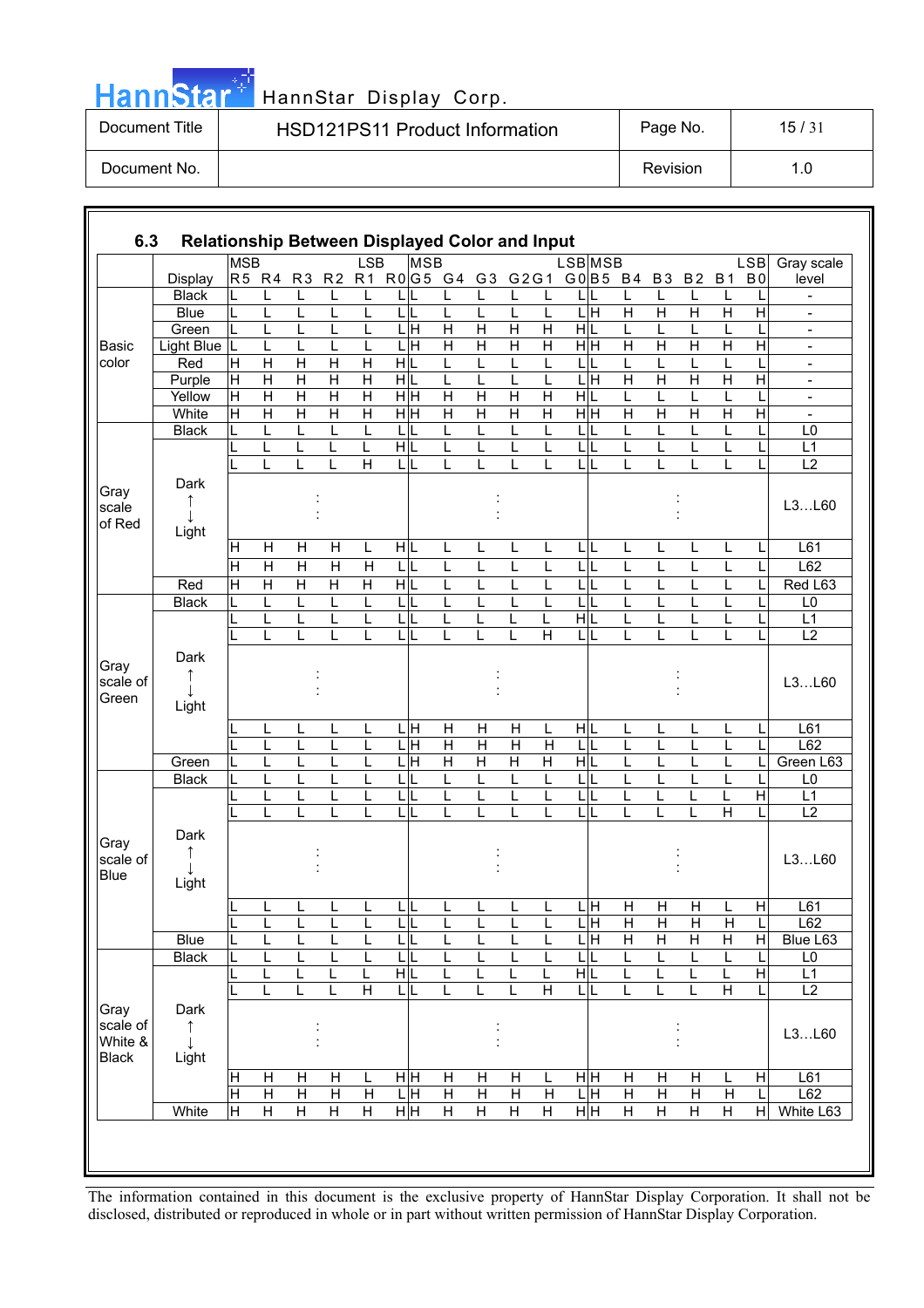**Hann**Star HannStar Display Corp.



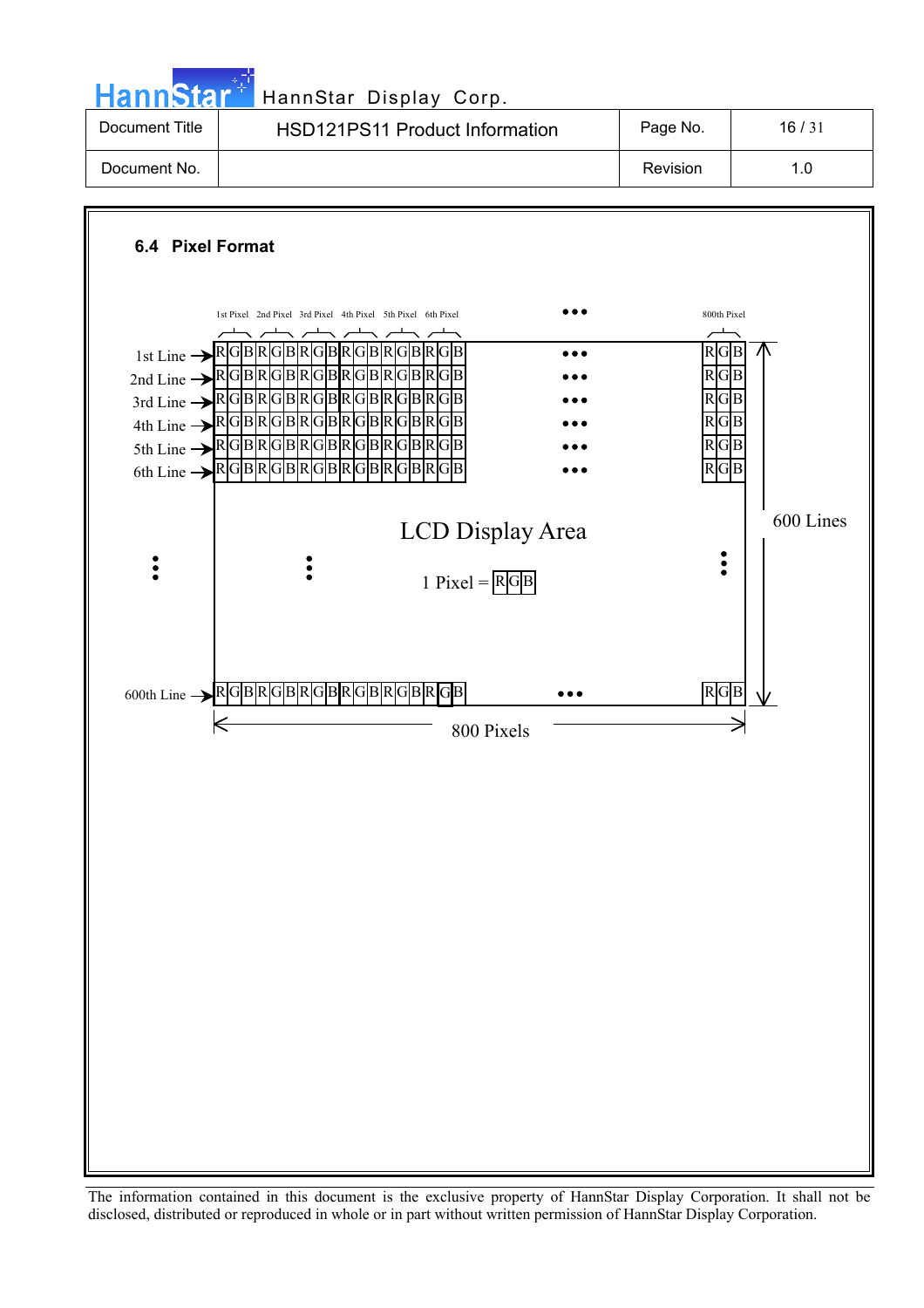

| Document Title | <b>HSD121PS11 Product Information</b> | Page No. | 17/31 |
|----------------|---------------------------------------|----------|-------|
| Document No.   |                                       | Revision |       |

### **6.5 Recommended Transmitter to HSD121PS11-A Interface Assignment**

### **Case1: 6bit Transmitter**

|                    |                 |                | DS90CF363 or equivalent                |                                            |                  |                     |
|--------------------|-----------------|----------------|----------------------------------------|--------------------------------------------|------------------|---------------------|
| Input terminal no. |                 |                | Input signal                           | Output                                     |                  | <b>HSD121PS11-A</b> |
|                    |                 |                | (Graphics controller output signal)    | signal                                     |                  | interface(CN1)      |
| Symbol             | <b>Terminal</b> | Symbol         | Function                               | Symbol                                     | Terminal         | Symbol              |
| TIN <sub>0</sub>   | 44              | R <sub>0</sub> | RED Pixels Display Data (LSB)          |                                            |                  |                     |
| TIN1               | 45              | R <sub>1</sub> | <b>RED Pixels Display Data</b>         |                                            |                  |                     |
| TIN <sub>2</sub>   | 47              | R <sub>2</sub> | <b>RED Pixels Display Data</b>         |                                            | No. 5            | IN <sub>0</sub> -   |
| TIN <sub>3</sub>   | 48              | R <sub>3</sub> | <b>RED Pixels Display Data</b>         | <b>TOUT0-</b>                              | No. 6            | $INO+$              |
| TIN4               | 1               | R4             | <b>RED Pixels Display Data</b>         |                                            |                  |                     |
| TIN <sub>5</sub>   | $\overline{3}$  | R <sub>5</sub> | RED Pixels Display Data (MSB)          | TOUT0+                                     |                  |                     |
| TIN <sub>6</sub>   | 4               | G <sub>0</sub> | RED Pixels Display Data (LSB)          |                                            |                  |                     |
| TIN7               | $6\phantom{1}$  | G1             | <b>GREEN Pixels Display Data</b>       |                                            |                  |                     |
| TIN <sub>8</sub>   | $\overline{7}$  | G <sub>2</sub> | <b>GREEN Pixels Display Data</b>       |                                            |                  |                     |
| TIN9               | 9               | G <sub>3</sub> | <b>GREEN Pixels Display Data</b>       |                                            | No. 7            | $IN1-$              |
| <b>TIN10</b>       | 10              | G4             | <b>GREEN Pixels Display Data</b>       | TOUT1-                                     | No. 8            | $IN1+$              |
| <b>TIN11</b>       | 12              | G <sub>5</sub> | <b>GREEN Pixels Display Data (MSB)</b> |                                            |                  |                     |
| TIN12              | 13              | B <sub>0</sub> | <b>BLUE Pixels Display Data (LSB)</b>  | TOUT1+                                     |                  |                     |
| <b>TIN13</b>       | 15              | <b>B1</b>      | <b>BLUE Pixels Display Data</b>        |                                            |                  |                     |
| <b>TIN14</b>       | 16              | <b>B2</b>      | <b>BLUE Pixels Display Data</b>        |                                            |                  |                     |
| <b>TIN15</b>       | 18              | B <sub>3</sub> | <b>BLUE Pixels Display Data</b>        |                                            |                  |                     |
| <b>TIN16</b>       | 19              | <b>B4</b>      | <b>BLUE Pixels Display Data</b>        |                                            | No. 9            | $IN2-$              |
| <b>TIN17</b>       | 20              | B <sub>5</sub> | <b>BLUE Pixels Display Data (MSB)</b>  | TOUT2-                                     | No. 10           | $IN2+$              |
| <b>TIN18</b>       | 22              | <b>NC</b>      | Non Connection (open)                  |                                            |                  |                     |
| <b>TIN19</b>       | 23              | <b>NC</b>      | Non Connection (open)                  | TOUT <sub>2+</sub>                         |                  |                     |
| <b>TIN20</b>       | $\overline{25}$ | <b>ENAB</b>    | <b>Compound Synchronization Signal</b> |                                            |                  |                     |
| <b>CLK IN</b>      | 26              | <b>NCLK</b>    | Data Sampling Clock                    | <b>TCLK</b><br>OUT-<br><b>TCLK</b><br>OUT+ | No. 11<br>No. 12 | CLK IN-<br>CLK IN+  |

Note : Please connect NC pin to nothing. Don't connect it to ground nor to other signal input.

| IN <sub>0</sub> | TIN <sub>6</sub> | TIN5         | TIN4         | TIN3         | TIN <sub>2</sub> | TIN1             | TIN <sub>0</sub> |
|-----------------|------------------|--------------|--------------|--------------|------------------|------------------|------------------|
|                 | G0               | R5           | R4           | R٩           | R2               |                  | R0               |
| IN1             | <b>TIN13</b>     | <b>TIN12</b> | <b>TIN11</b> | $\chi$ TIN10 | TIN9             | TIN <sub>8</sub> | TIN7             |
|                 |                  | B0           | G5           | G4           | G <sub>3</sub>   | G2               | G1               |
| IN2             | <b>TIN20</b>     | <b>TIN19</b> | <b>TIN18</b> | TIN17        | <b>TIN16</b>     | TIN15            | <b>TIN14</b>     |
|                 | <b>ENAB</b>      | NC           | NC           | B5           | R4               | B3               | B <sub>2</sub>   |
|                 |                  |              |              |              |                  |                  |                  |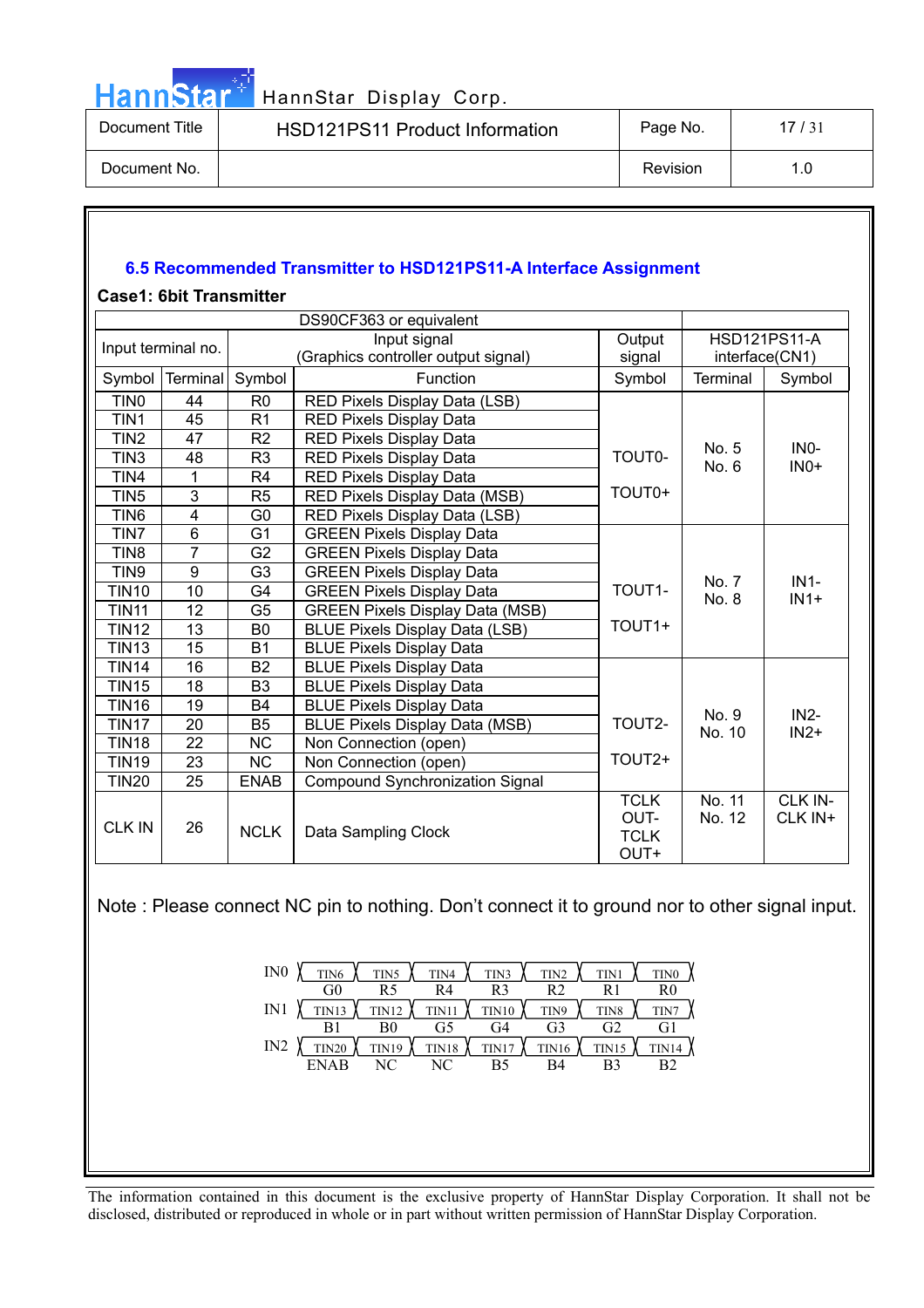

# HannStar<sup>47</sup> HannStar Display Corp.

| Document Title | HSD121PS11 Product Information | Page No. | 18/31 |
|----------------|--------------------------------|----------|-------|
| Document No.   |                                | Revision |       |

|                  |                    |                        | DS90CF383 or equivalent                |                                      |                                |                    |
|------------------|--------------------|------------------------|----------------------------------------|--------------------------------------|--------------------------------|--------------------|
|                  | Input terminal no. |                        | Input signal                           | Output                               | To HSD121PS11-A                |                    |
|                  |                    |                        | (Graphics control output signal)       | signal                               | interface(CN1)                 |                    |
| Symbol           | Terminal           | Symbol                 | Function                               | Symbol                               | Terminal                       | Symbol             |
| TIN <sub>0</sub> | 51                 | R <sub>0</sub>         | RED Pixels Display Data (LSB)          |                                      |                                |                    |
| TIN1             | 52                 | R <sub>1</sub>         | RED Pixels Display Data                |                                      |                                |                    |
| TIN <sub>2</sub> | 54                 | R2                     | <b>RED Pixels Display Data</b>         | TOUT0-                               | No. 5                          | IN <sub>0</sub> -  |
| TIN <sub>3</sub> | $\overline{55}$    | R <sub>3</sub>         | <b>RED Pixels Display Data</b>         | TOUT0+                               | No. 6                          | $INO+$             |
| TIN4             | 56                 | R <sub>4</sub>         | <b>RED Pixels Display Data</b>         |                                      |                                |                    |
| TIN <sub>6</sub> | $\overline{3}$     | R5                     | RED Pixels Display Data (MSB)          |                                      |                                |                    |
| TIN7             | $\overline{4}$     | $\overline{G}0$        | <b>GREEN Pixels Display Data (LSB)</b> |                                      |                                |                    |
| TIN <sub>8</sub> | $\overline{6}$     | G <sub>1</sub>         | <b>GREEN Pixels Display Data</b>       |                                      |                                |                    |
| TIN9             | 7                  | $\overline{G2}$        | <b>GREEN Pixels Display Data</b>       |                                      | NO.7<br><b>NO.8</b>            | $IN1-$<br>$IN1+$   |
| <b>TIN12</b>     | 11                 | $\overline{G3}$        | <b>GREEN Pixels Display Data</b>       |                                      |                                |                    |
| <b>TIN13</b>     | 12                 | G <sub>4</sub>         | <b>GREEN Pixels Display Data</b>       | TOUT1-<br>TOUT1+                     |                                |                    |
| <b>TIN14</b>     | 14                 | G <sub>5</sub>         | <b>GREEN Pixels Display Data (MSB)</b> |                                      |                                |                    |
| <b>TIN15</b>     | 15                 | B <sub>0</sub>         | <b>BLUE Pixels Display Data (LSB)</b>  |                                      |                                |                    |
| <b>TIN18</b>     | 19                 | <b>B1</b>              | <b>BLUE Pixels Display Data</b>        |                                      |                                |                    |
| <b>TIN19</b>     | 20                 | <b>B2</b>              | <b>BLUE Pixels Display Data</b>        |                                      |                                |                    |
| <b>TIN20</b>     | $\overline{22}$    | B <sub>3</sub>         | <b>BLUE Pixels Display Data</b>        |                                      |                                | IN <sub>2</sub> -  |
| <b>TIN21</b>     | 23                 | <b>B4</b>              | <b>BLUE Pixels Display Data</b>        |                                      |                                |                    |
| <b>TIN22</b>     | 24                 | <b>B5</b>              | <b>BLUE Pixels Display Data (MSB)</b>  | TOUT2-                               | <b>NO.9</b>                    |                    |
| <b>TIN24</b>     | 27                 | $\overline{\text{NC}}$ | Non Connection (open)                  | TOUT2+                               | <b>NO.10</b>                   | $IN2+$             |
| <b>TIN25</b>     | 28                 | $\overline{\text{NC}}$ | Non Connection (open)                  |                                      |                                |                    |
| <b>TIN26</b>     | 30                 | <b>ENAB</b>            | <b>Compound Synchronization Signal</b> |                                      |                                |                    |
| <b>TIN27</b>     | 50                 | NC                     | Non Connection (open)                  |                                      |                                |                    |
| TIN <sub>5</sub> | $\overline{2}$     | $\overline{\text{NC}}$ | Non Connection (open)                  |                                      |                                |                    |
| <b>TIN10</b>     | $\overline{8}$     | $\overline{\text{NC}}$ | Non Connection (open)                  |                                      |                                |                    |
| <b>TIN11</b>     | 10                 | <b>NC</b>              | Non Connection (open)                  | TOUT3-                               | <b>NA</b>                      | <b>NA</b>          |
| <b>TIN16</b>     | 16                 | $\overline{\text{NC}}$ | Non Connection (open)                  | TOUT3+                               |                                |                    |
| <b>TIN17</b>     | 18                 | $\overline{\text{NC}}$ | Non Connection (open)                  |                                      |                                |                    |
| <b>TIN23</b>     | 25                 | $\overline{\text{NC}}$ | Non Connection (open)                  |                                      |                                |                    |
| <b>CLK IN</b>    | 31                 | <b>NCLK</b>            | DATA SAMPLING CLOCK                    | <b>TCLK OUT-</b><br><b>TCLK OUT+</b> | <b>NO. 11</b><br><b>NO. 12</b> | CLK IN-<br>CLK IN+ |

| IN <sub>0</sub><br>TIN7<br>TIN <sub>6</sub><br>TIN <sub>2</sub><br>TIN4<br>TIN3<br>TIN1 | TIN <sub>0</sub> |
|-----------------------------------------------------------------------------------------|------------------|
| G <sub>0</sub><br>R <sub>2</sub><br>R4<br>R <sub>3</sub><br>R5<br>R1                    | R0               |
| IN1<br><b>TIN18</b><br><b>TIN14</b><br><b>TIN15</b><br><b>TIN12</b><br>TIN13<br>TIN9    | TIN <sub>8</sub> |
| G <sub>3</sub><br>G <sub>2</sub><br>B <sub>0</sub><br>G5<br>G4<br>R1                    | G1               |
| IN2<br><b>TIN26</b><br><b>TIN25</b><br>TIN24<br>TIN22<br><b>TIN20</b><br>TIN21          | <b>TIN19</b>     |
| <b>ENAB</b><br>NC.<br>NC.<br>B4<br>B5<br>B3                                             | B <sub>2</sub>   |
| IN3<br><b>TIN23</b><br>TIN17<br><b>TIN16</b><br>TIN10<br>TIN11<br>TIN5                  | <b>TIN27</b>     |
| NC.<br>NC.<br>NC.<br>NC<br>NC<br>NC                                                     | NC.              |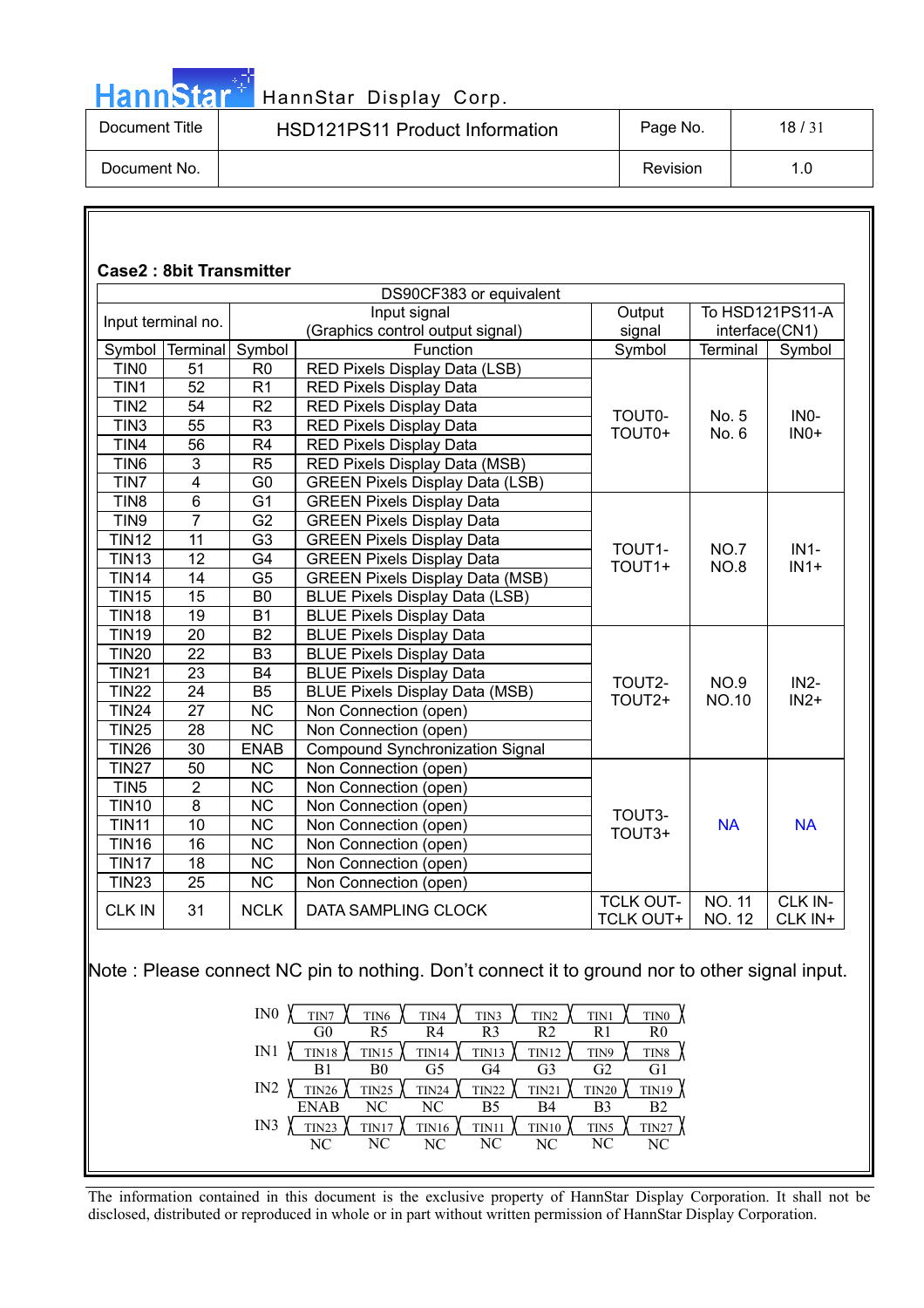

# HannStar<sup>47</sup> HannStar Display Corp.

| Document Title | <b>HSD121PS11 Product Information</b> | Page No. | 19/31 |
|----------------|---------------------------------------|----------|-------|
| Document No.   |                                       | Revision | 1.0   |

| <b>7.0 INTERFACE TIMING</b> |        | 1)2)3)4)5)6)                    |                |                 |      |            |
|-----------------------------|--------|---------------------------------|----------------|-----------------|------|------------|
|                             |        | 7.1 Timing Parameters (DE mode) |                |                 |      |            |
| Item                        | Symbol | Min.                            | Typ.           | Max.            | Unit | Remarks    |
| Frame period                | t1     | 627xt3                          | $628\times13$  | 664xt3          |      | 1) 5)      |
|                             |        |                                 | 16.58          |                 | ms   |            |
| Vertical display            | t2     | $600\times t3$                  | $600\times t3$ | $600 \times t3$ |      | $\vert$ 1) |
| term                        |        |                                 | 15.84          |                 | ms   |            |
| One line                    | t3     | 1020xt5                         | 1056×t5        | 1100xt5         |      | 1) 5)      |
| Scanning time               |        |                                 | 26.4           |                 | μS   |            |
| Horizontal                  | t4     | 800×t5                          | 800×t5         | 800×t5          |      | $\vert$ 1) |
| display term                |        |                                 | 20.0           |                 | μS   |            |
| Clock period                | t5     | 21.0                            | 25.0           |                 | ns   | 5)         |

- Note 1) Refer to TIMING CHART at page19, 20 and LVDS specification (DS90CF364MTD) by National Semiconductor Corporation.
- Note 2) When ENAB is fixed to "H" level or "L" level after NCLK is supplied, the panel displays black with some flicker.
- Note 3) If NCLK is fixed to "H" level or "L" level, for certain period while ENAB is supplied, the panel may be damaged.
- Note 4) Do not make t1 and t3's fluctuate. If t1 or t3 is fluctuating, the panel displays black.
- Note 5) Please adjust LCD operating signal timing and FL driving frequency, to optimize the display quality. There is a possibility that flicker is observed by the interference of LCD operating signal timing and FL driving condition (especially driving frequency).
- Note 6) All input condition (level & timing) refers to SII211 specification by Silicon Image Inc.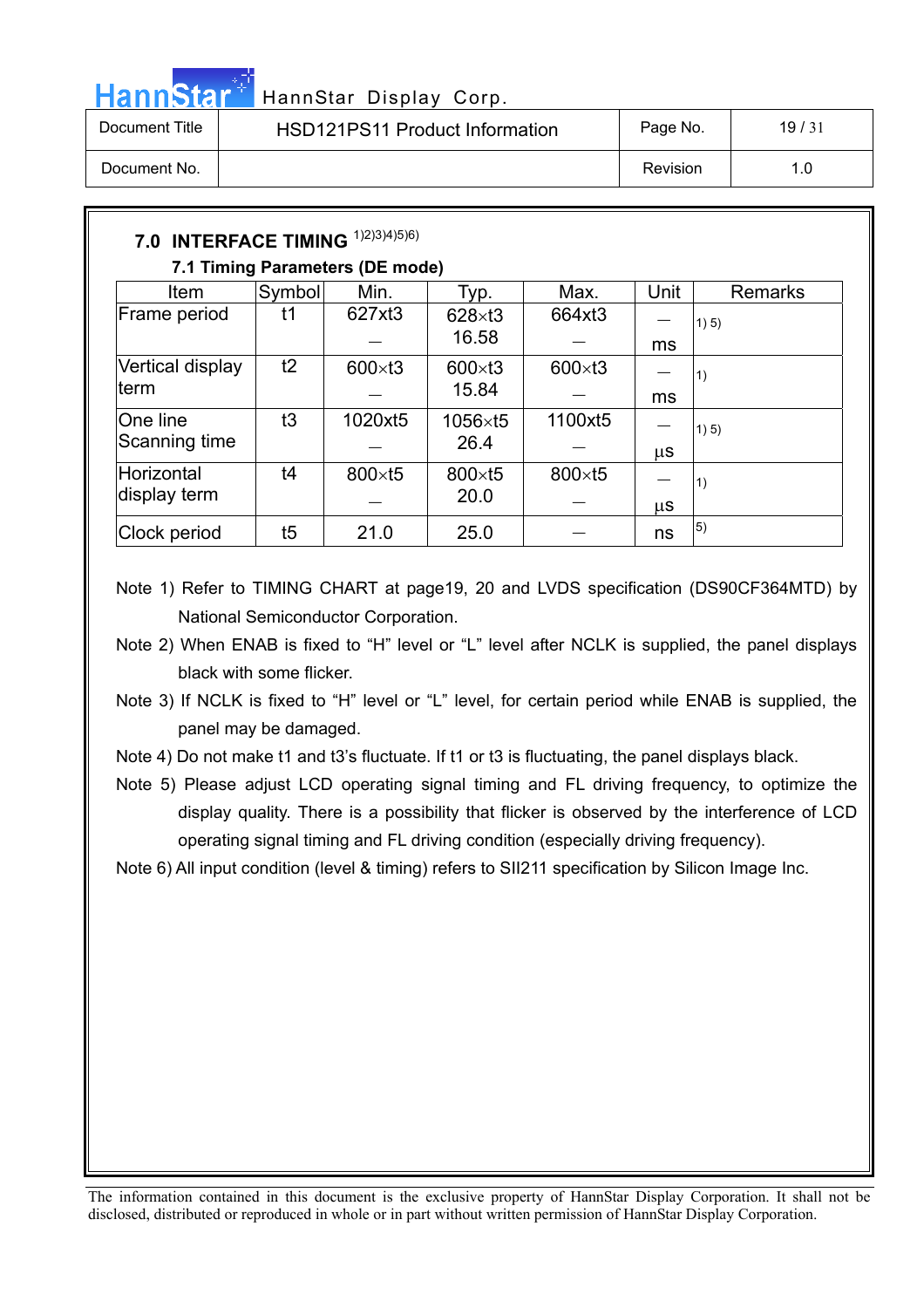|                | HannStar <sup>+</sup> HannStar Display Corp. |          |       |  |
|----------------|----------------------------------------------|----------|-------|--|
| Document Title | <b>HSD121PS11 Product Information</b>        | Page No. | 20/31 |  |
| Document No.   |                                              | Revision | 1.0   |  |



The information contained in this document is the exclusive property of HannStar Display Corporation. It shall not be disclosed, distributed or reproduced in whole or in part without written permission of HannStar Display Corporation.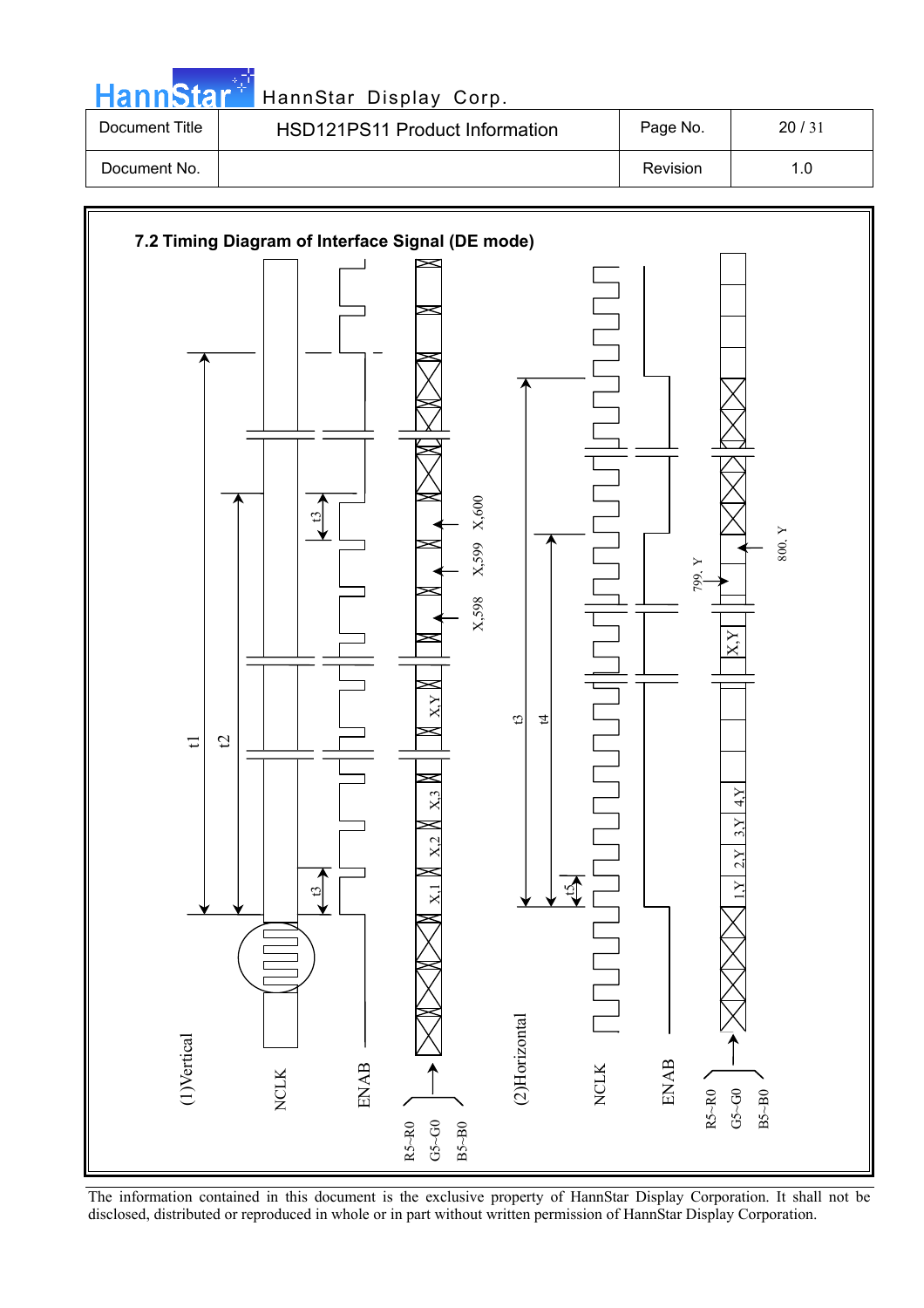HannStar<sup>17</sup> HannStar Display Corp.

| Document Title | <b>HSD121PS11 Product Information</b> | Page No. | 21/31 |
|----------------|---------------------------------------|----------|-------|
| Document No.   |                                       | Revision | 1.0   |



(4) T4 should be measured after the module has been fully discharged between power off and on period.

(5) Interface signal shall not be kept at high impedance when the power is on.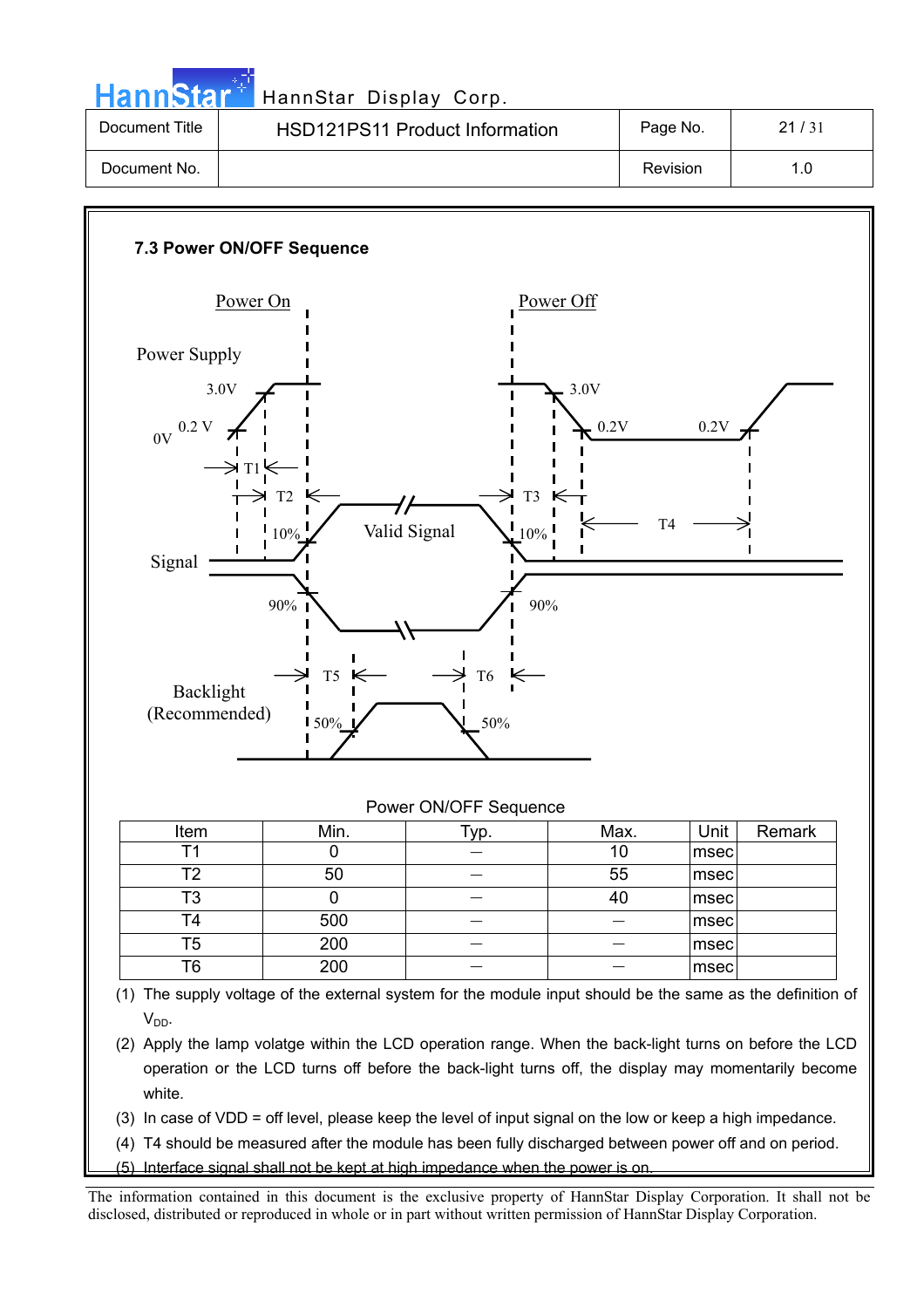| 512                               | HannStar Display Corp.                                                                                                                                                                                                                                                                                                                                                                                                                                                                                                       |                                                                                                                 |                                                                         |
|-----------------------------------|------------------------------------------------------------------------------------------------------------------------------------------------------------------------------------------------------------------------------------------------------------------------------------------------------------------------------------------------------------------------------------------------------------------------------------------------------------------------------------------------------------------------------|-----------------------------------------------------------------------------------------------------------------|-------------------------------------------------------------------------|
| Document Title                    | HSD121PS11 Product Information                                                                                                                                                                                                                                                                                                                                                                                                                                                                                               | Page No.                                                                                                        | 22/31                                                                   |
| Document No.                      |                                                                                                                                                                                                                                                                                                                                                                                                                                                                                                                              | Revision                                                                                                        | $1.0$                                                                   |
|                                   | <b>8.0 OUTLINE DIMENSION</b><br>(1) Front view outline dimension                                                                                                                                                                                                                                                                                                                                                                                                                                                             |                                                                                                                 | Unit: mm                                                                |
| 275(275.5 max.)<br>270±0.3<br>272 | min<br>$\equiv$<br>$\equiv$<br>┕═<br>$\leq$<br>(10.5<br>153+0<br>$148 +$<br>145<br>7.5<br>5±0.2<br>$3 + 0.3$<br><b>RANT</b><br>$\frac{1}{2}$<br>263<br>Dpening(250x188.5)<br>Bezel<br>(139.2)<br>딐<br>ę<br>$3.5$ min.<br>91<br>$\hat{\phi}$<br>$\begin{array}{c c} - & - & - & - \\ \hline \hline \text{minimim} \\ \text{if } & - & - \\ \hline \text{if } & - & - \\ \end{array}$<br>⊚.<br>٥<br>tN⊃∯<br>(2.8)<br>ଖି<br>(11.3)<br>(76.5)<br>ଶ୍ର<br>19:02<br>172:10.3<br>176<br>23<br>Inserting Direction<br>199(199.5 max.) | Ì<br>CN1:F1-SEB20P-HF10(JAE)<br>FLCN:BHSR-02VS-1(JST)<br>å<br>$4 - 1.50 \pm 0.3$<br>$4 - 3 + 0.3$<br>$5.7$ typ. | $\pm 0.5$<br>O<br>ے<br>o<br>Note:<br>Unspecified dimensional tolerances |

مراجع والمنا

The information contained in this document is the exclusive property of HannStar Display Corporation. It shall not be disclosed, distributed or reproduced in whole or in part without written permission of HannStar Display Corporation.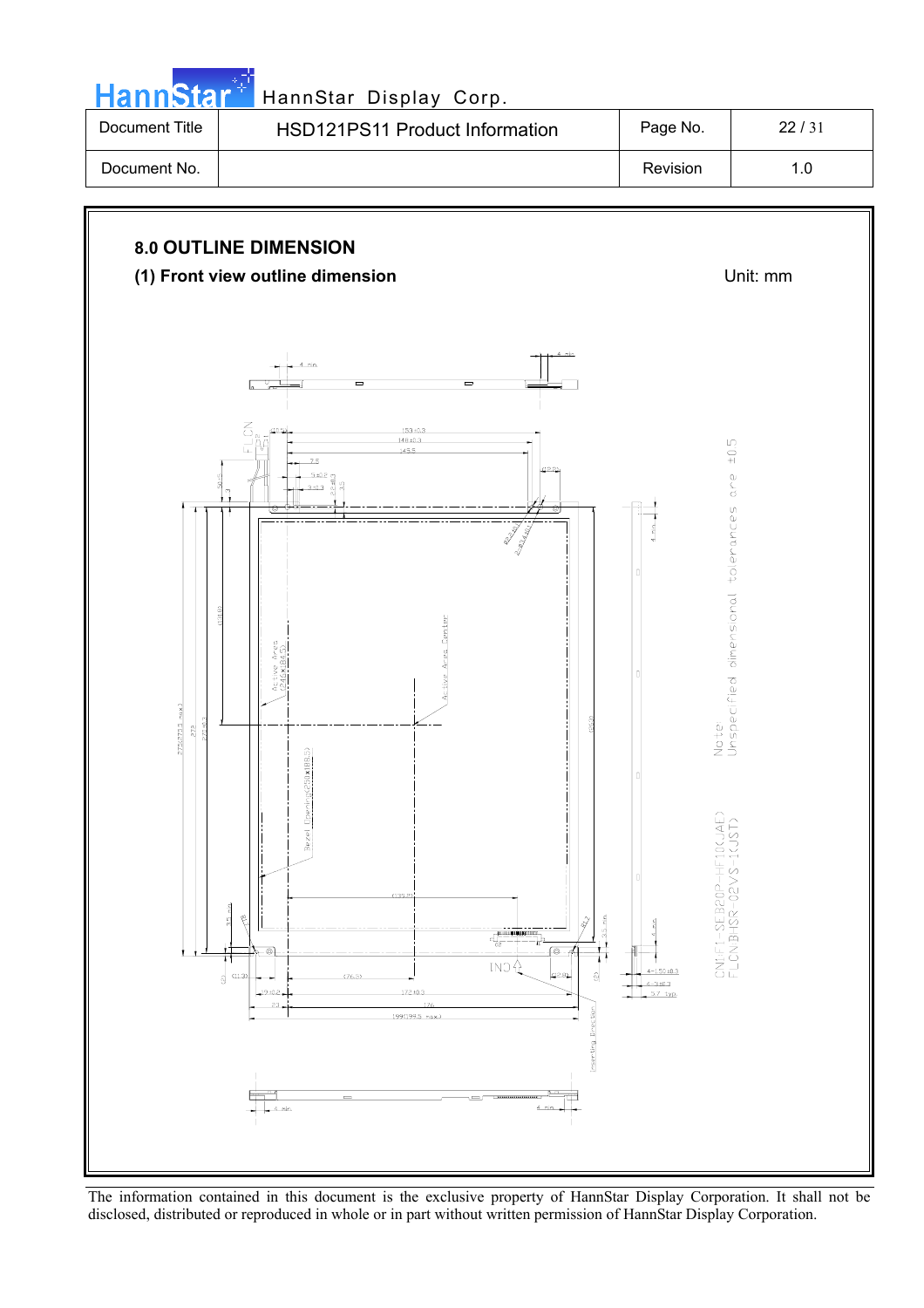| <b>HannStar<sup>*</sup></b> | HannStar Display Corp.                |          |       |
|-----------------------------|---------------------------------------|----------|-------|
| Document Title              | <b>HSD121PS11 Product Information</b> | Page No. | 23/31 |
| Document No.                |                                       | Revision | 1.0   |

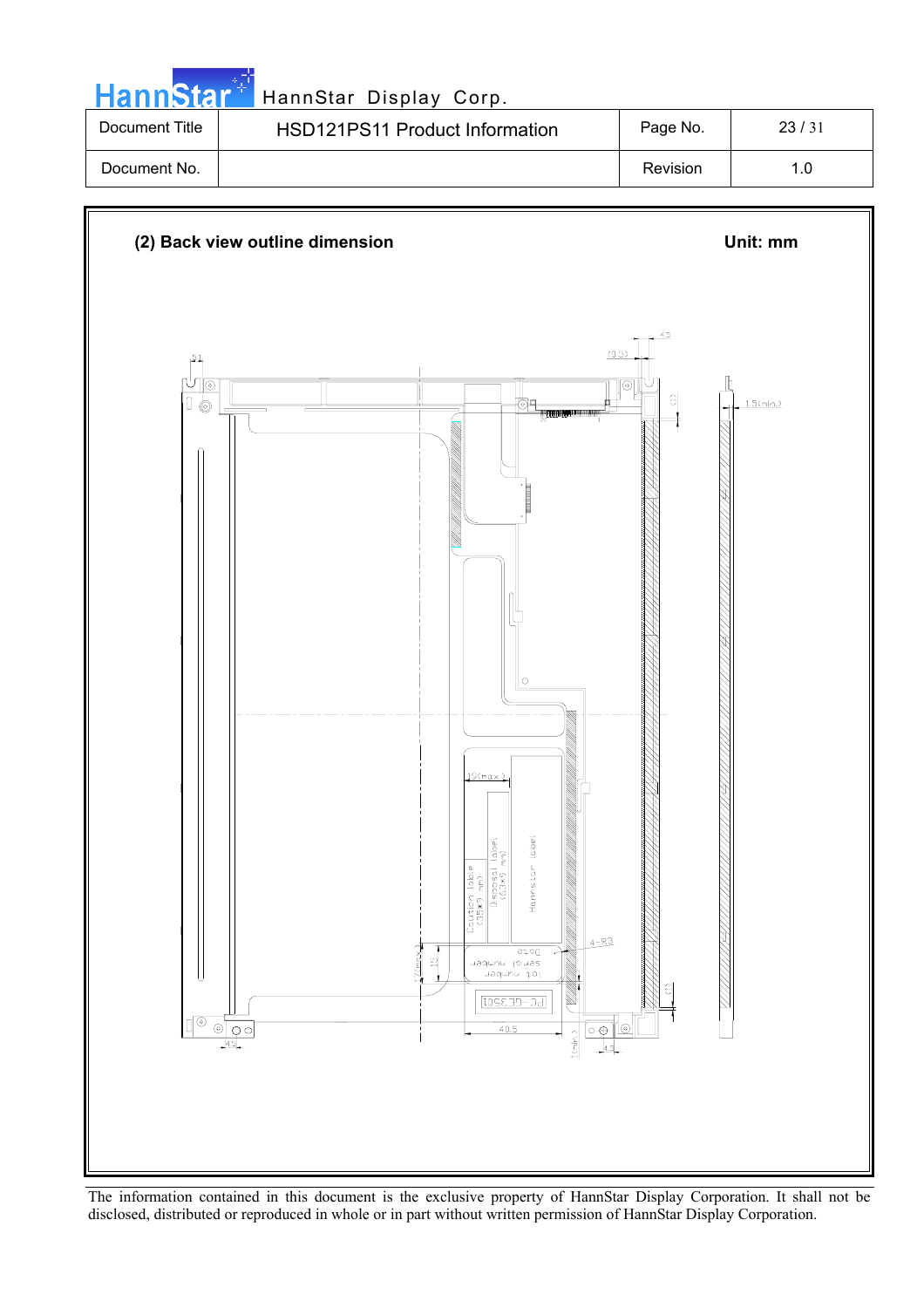

# HannStar<sup>#</sup> HannStar Display Corp.

| Document Title | <b>HSD121PS11 Product Information</b> | Page No. | 24/31 |
|----------------|---------------------------------------|----------|-------|
| Document No.   |                                       | Revision | 1.0   |

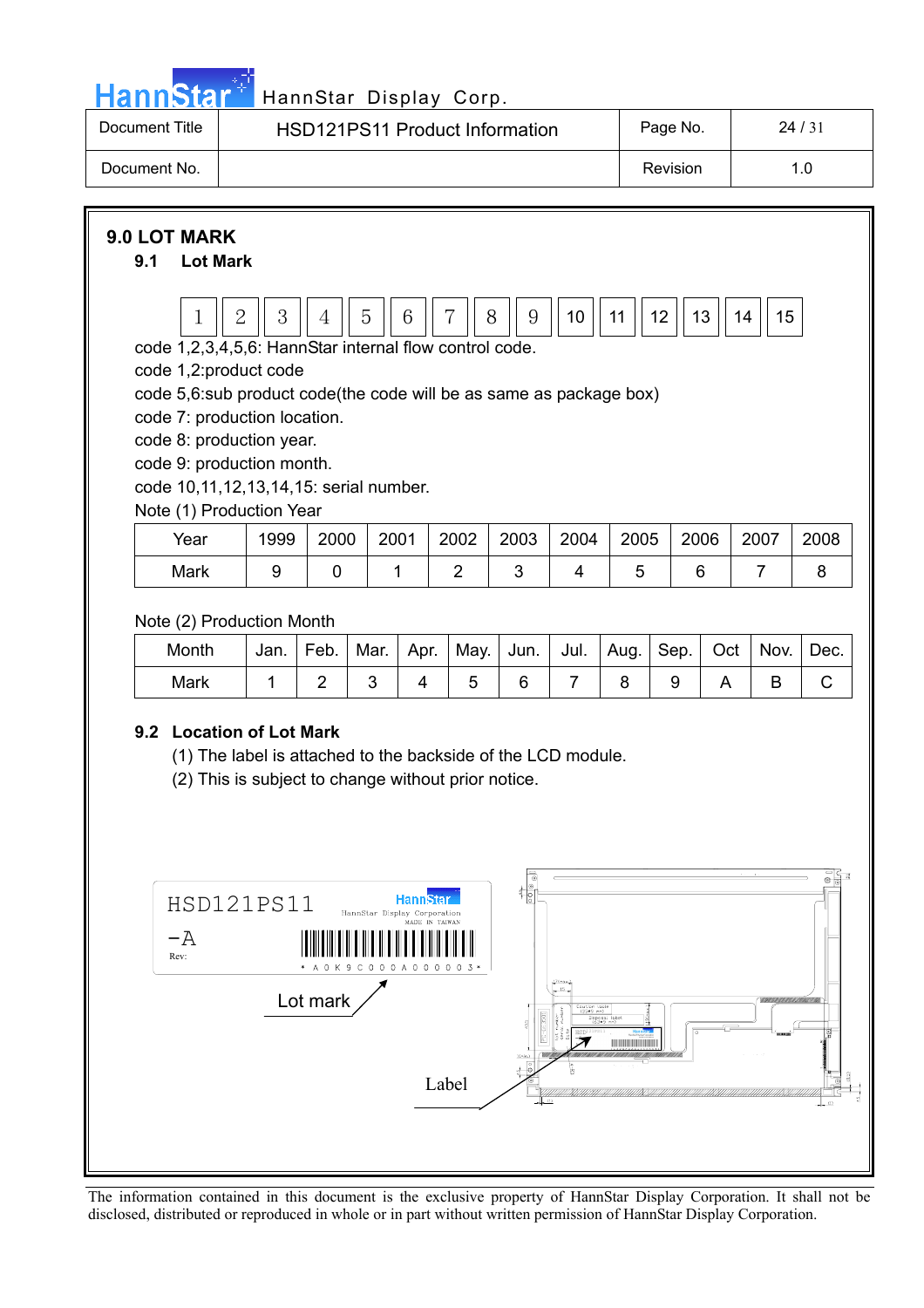

| Document Title | <b>HSD121PS11 Product Information</b> | Page No. | 25/31 |
|----------------|---------------------------------------|----------|-------|
| Document No.   |                                       | Revision | 1.0   |

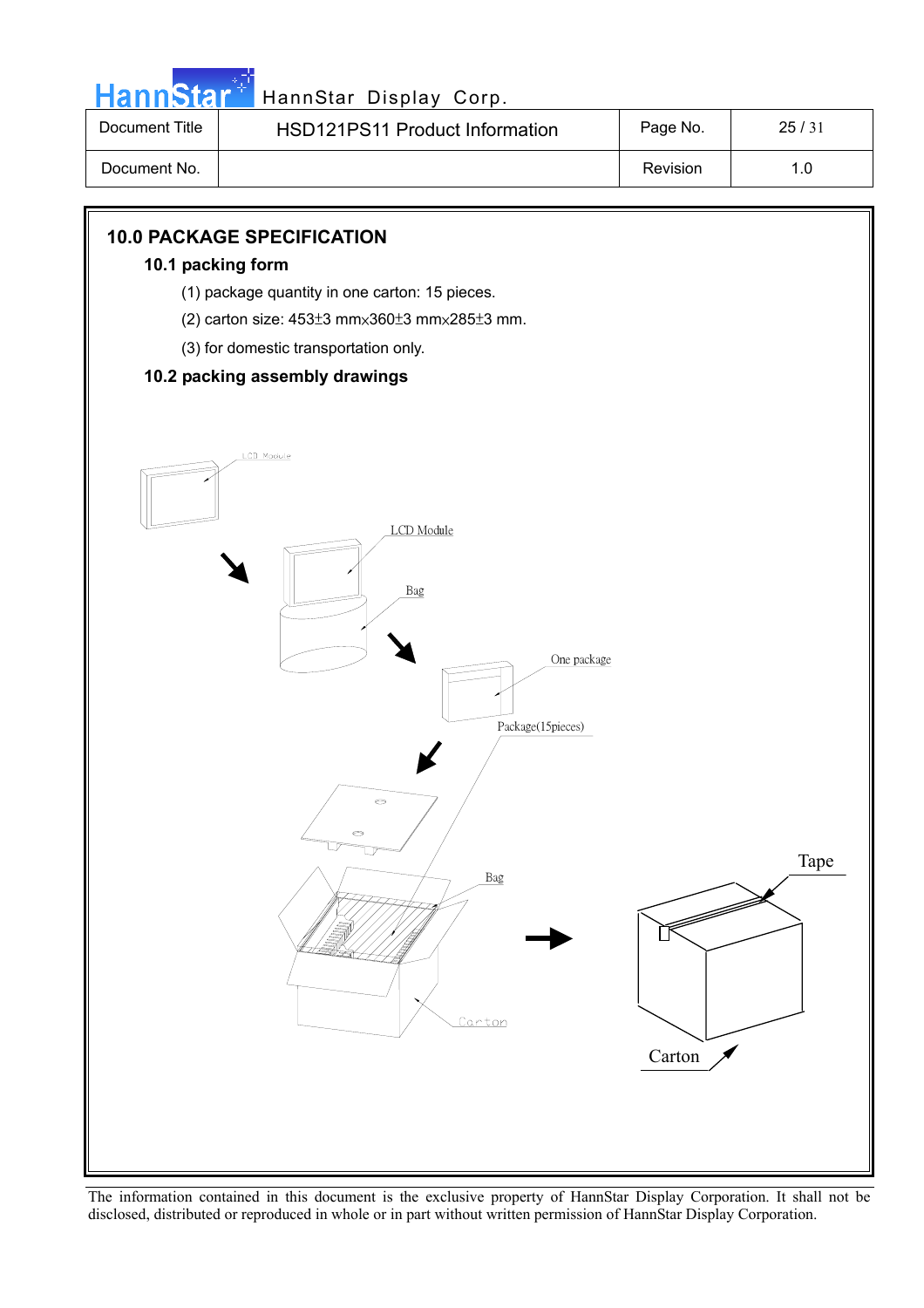|                | HannStar <sup>+</sup> HannStar Display Corp. |          |       |
|----------------|----------------------------------------------|----------|-------|
| Document Title | <b>HSD121PS11 Product Information</b>        | Page No. | 26/31 |
| Document No.   |                                              | Revision | 1.0   |

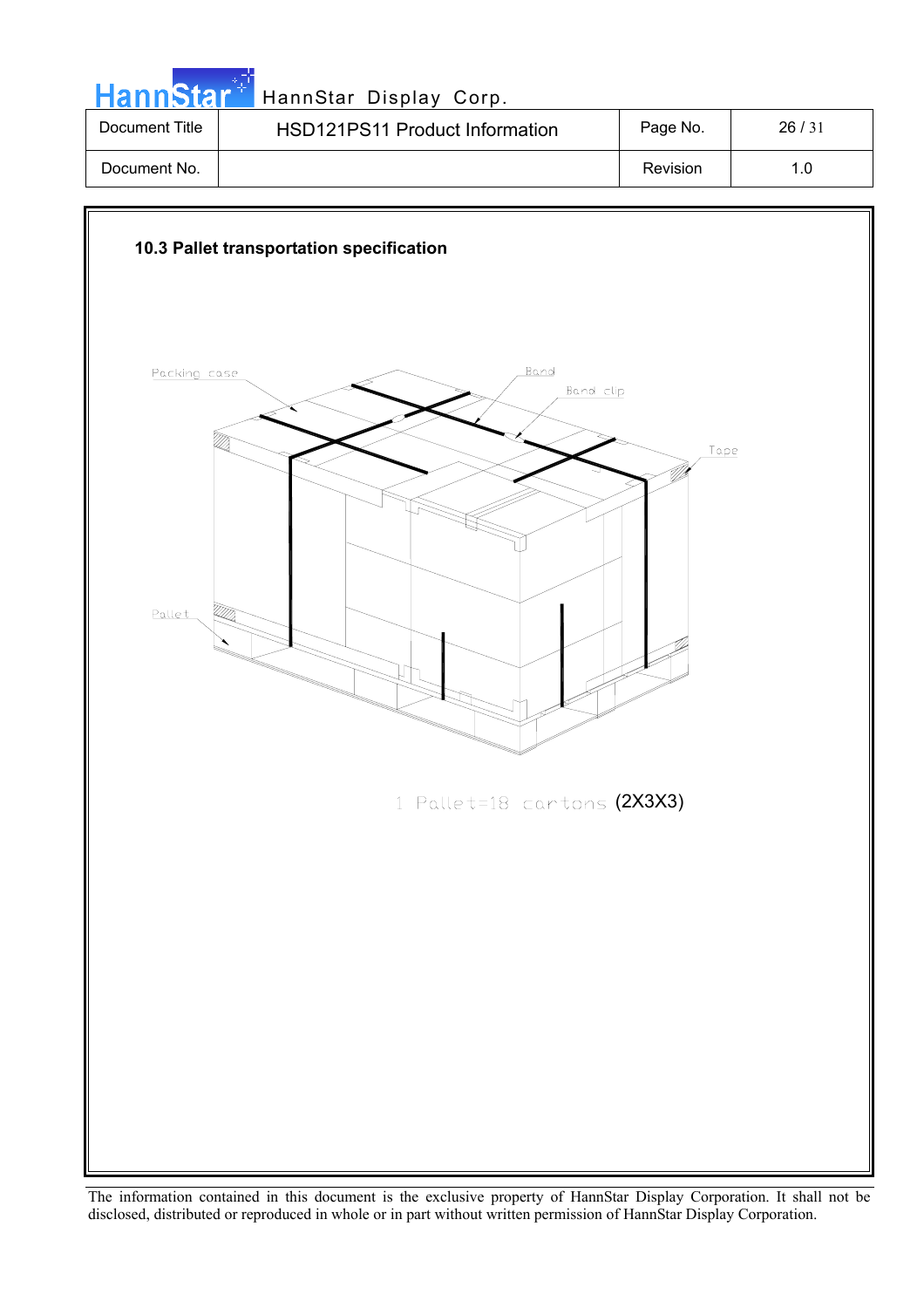

# HannStar<sup>1</sup> HannStar Display Corp.

| Document Title | <b>HSD121PS11 Product Information</b> | Page No. | 27/31 |
|----------------|---------------------------------------|----------|-------|
| Document No.   |                                       | Revision |       |

# **11.0 GENERAL PRECAUTION**

### **11.1 Use Restriction**

This product is not authorized for use in life supporting systems, aircraft navigation control systems, military systems and any other application where performance failure could be life-threatening or otherwise catastrophic.

# **11.2 Disassembling or Modification**

Do not disassemble or modify the module. It may damage sensitive parts inside LCD module, and may cause scratches or dust on the display. HannStar does not warrant the module, if customers disassemble or modify the module.

## **11.3 Breakage of LCD Panel**

- 11.3.1 If LCD panel is broken and liquid crystal spills out, do not ingest or inhale liquid crystal, and do not contact liquid crystal with skin.
- 11.3.2 If liquid crystal contacts mouth or eyes, rinse out with water immediately.
- 11.3.3 If liquid crystal contacts skin or cloths, wash it off immediately with alcohol and rinse thoroughly with water.
- 11.3.4 Handle carefully with chips of glass that may cause injury, when the glass is broken.

## **11.4 Electric Shock**

- 11.4.1 Disconnect power supply before handling LCD module.
- 11.4.2 Do not pull or fold the CCFL cable.
- 11.4.3 Do not touch the parts inside LCD modules and the fluorescent lamp's connector or cables in order to prevent electric shock.

# **11.5 Absolute Maximum Ratings and Power Protection Circuit**

- 11.5.1 Do not exceed the absolute maximum rating values, such as the supply voltage variation, input voltage variation, variation in parts' parameters, environmental temperature, etc., otherwise LCD module may be damaged.
- 11.5.2 Please do not leave LCD module in the environment of high humidity and high temperature for a long time.
- 11.5.3 It's recommended to employ protection circuit for power supply.

# **11.6 Operation**

- 11.6.1 Do not touch, push or rub the polarizer with anything harder than HB pencil lead.
- 11.6.2 Use fingerstalls of soft gloves in order to keep clean display quality, when persons handle the LCD module for incoming inspection or assembly.
- 11.6.3 When the surface is dusty, please wipe gently with absorbent cotton or other soft material.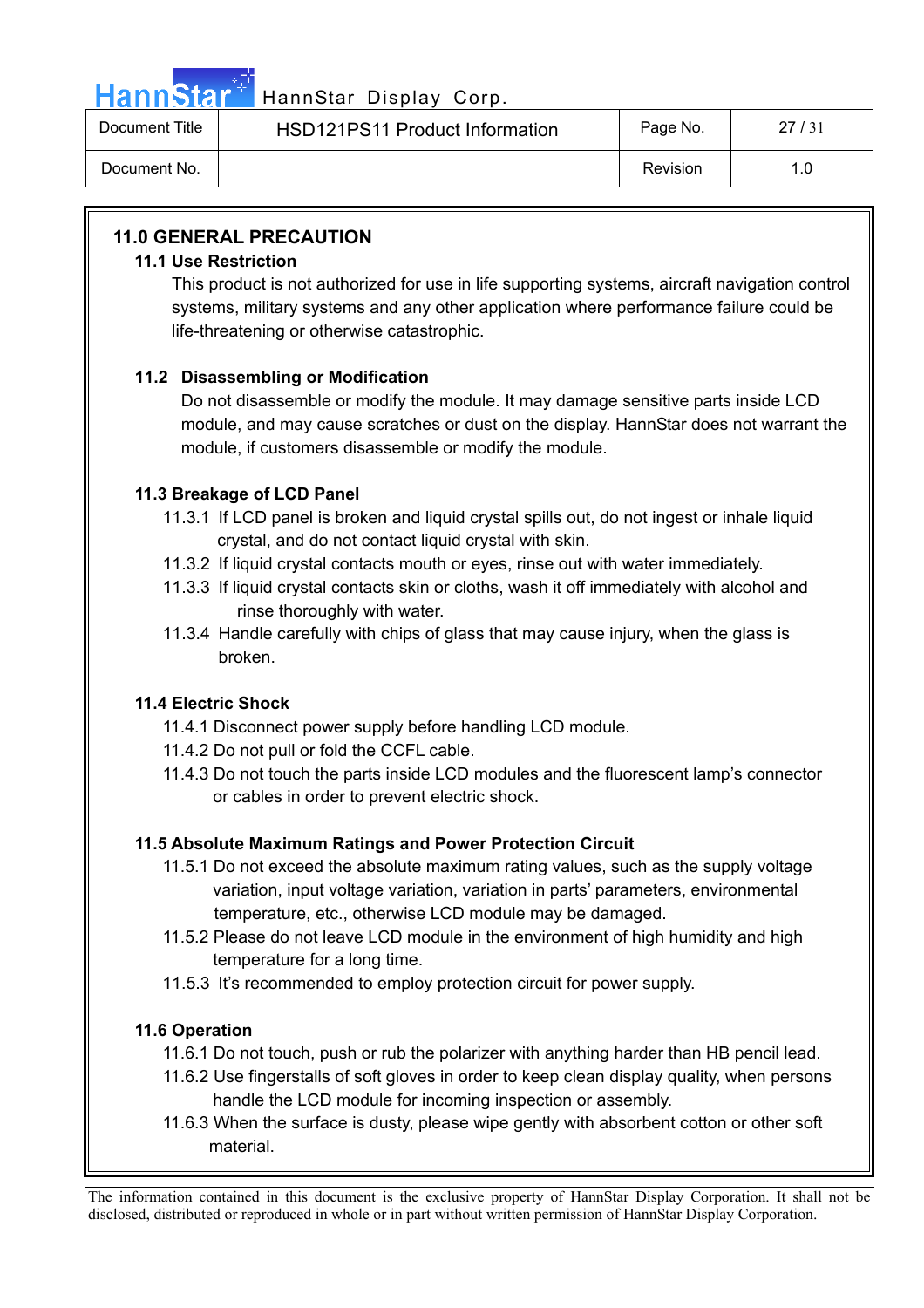HannStar<sup>47</sup> HannStar Display Corp.

| Document Title | HSD121PS11 Product Information | Page No. | 28/31 |
|----------------|--------------------------------|----------|-------|
| Document No.   |                                | Revision | 1.0   |

11.6.4 Wipe off saliva or water drops as soon as possible. If saliva or water drops contact with polarizer for a long time, they may causes deformation or color fading.

11.6.5 When cleaning the adhesives, please use absorbent cotton wetted with a little petroleum benzine or other adequate solvent.

### **11.7 Mechanism**

Please mount LCD module by using mouting holes arranged in four corners tightly.

### **11.8 Static Electricity**

- 11.8.1 Protection film must remove very slowly from the surface of LCD module to prevent from electrostatic occurrence.
- 11.8.2 Because LCD module use CMOS-IC on circuit board and TFT-LCD panel, it is very weak to electrostatic discharge. Please be careful with electrostatic discharge. Persons who handle the module should be grounded through adequate methods.

### **11.9 Strong Light Exposure**

The module shall not be exposed under strong light such as direct sunlight. Otherwise, display characteristics may be changed.

### **11.10 Disposal**

When disposing LCD module, obey the local environmental regulations.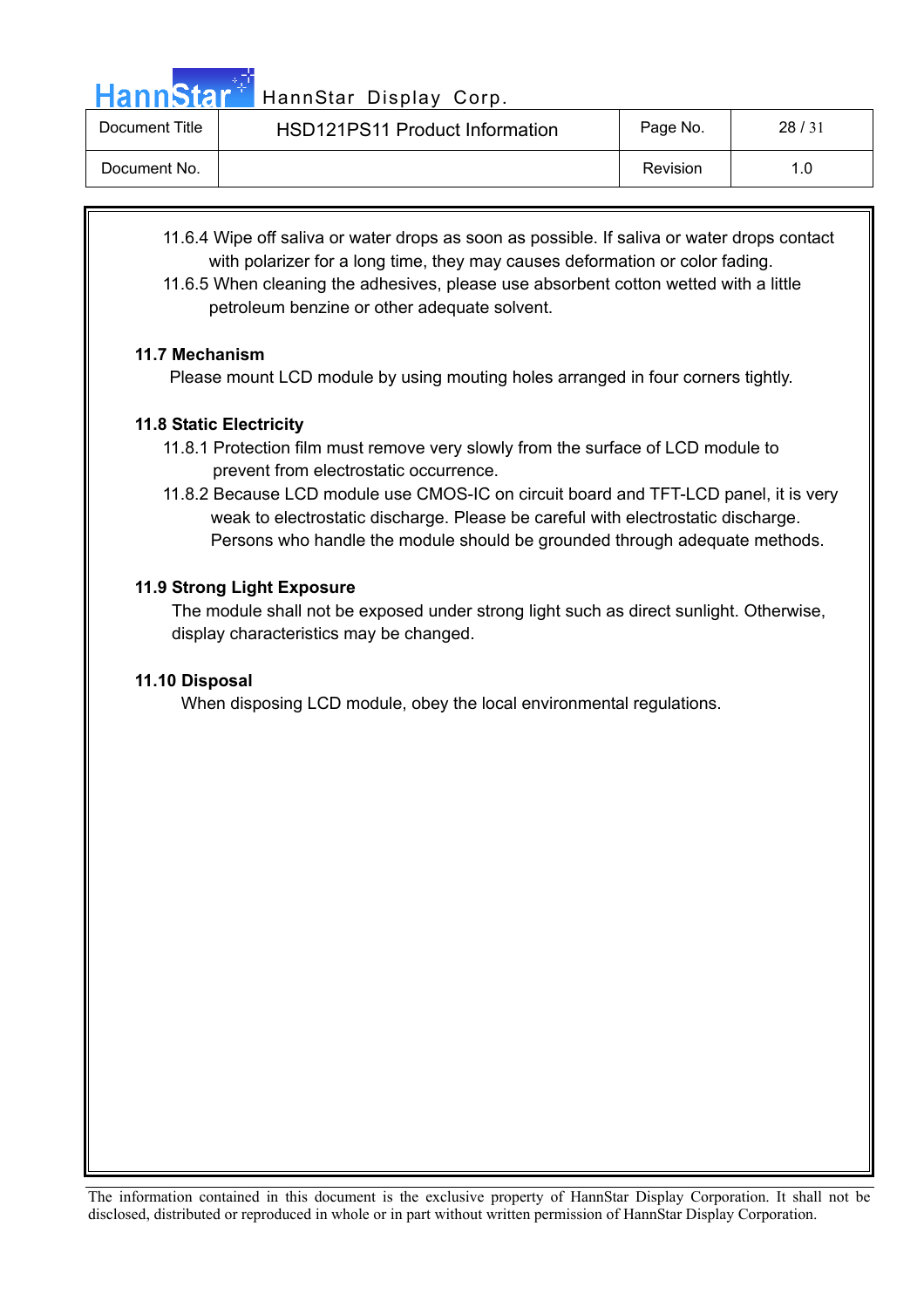

**.**

| Document Title | <b>HSD121PS11 Product Information</b> | Page No. | 29/31 |
|----------------|---------------------------------------|----------|-------|
| Document No.   |                                       | Revision |       |

## **12.0 VISUAL INSPECTION SPECIFICATION**

Inspection condition is as followings

- Viewing distance is approximately 15-50 cm
- Viewing angle is normal to the LCD panel
- Ambient temperature is in the room temperature
- Ambient illumination is 300~500 Lux

|                          | Defect type                                           | Criteria                                  |  |
|--------------------------|-------------------------------------------------------|-------------------------------------------|--|
| Visual defect            | Dark/ Bright Spot                                     | $0.2 \text{ mm } \leq D < 0.6 \text{ mm}$ |  |
|                          | Circular Foreign Material                             | $N \leq 4$                                |  |
|                          | <b>Bright or Dark Line</b>                            | $0.03$ mm $\leq W < 0.07$ mm              |  |
| D: diameter              |                                                       | $L \leq 2$ mm                             |  |
|                          | Foreign Material                                      | $N \leq 4$                                |  |
| $N:$ number              |                                                       | $0.05$ mm $\leq W < 0.07$ mm              |  |
|                          | Polarizer/ Linear Scratch                             | $L \leq 3$ mm                             |  |
| W: horizontal width      |                                                       | $N \leq 3$                                |  |
| L: vertical high         |                                                       | $0.15 \le D < 0.35$ mm                    |  |
|                          | Polarizer- Bubble/ Peeling                            | $N \leq 4$                                |  |
|                          | Maximum Allowable Defect                              |                                           |  |
|                          | Count All Types                                       | $N \leq 7$                                |  |
| <b>Electrical defect</b> | <b>Bright Dot Random</b>                              | $N \leq 4$                                |  |
|                          | Bright Dot - Green                                    | $N \leq 2$                                |  |
|                          | Bright Dot- 2 Adjacent                                | $N \leq 2$                                |  |
| N: number                | Dark Dots-Random                                      | $N \leq 7$                                |  |
|                          | Dark Dots- 2 Adjacent                                 | $N \leq 3$                                |  |
|                          | Dark Dots- 3 or More Adjacent                         | $N = 0$                                   |  |
|                          | <b>Total Bright and Dark Dots</b>                     | $N \leq 8$                                |  |
|                          | Minimum Distance Between Bright Dots                  | $\geq$ 15 mm                              |  |
|                          | Minimum Distance Between Dark Dots                    | $\geq 5$ mm                               |  |
|                          | Minimum Distance Between Bright Dots<br>and Dark Dots | $\geq$ 10 mm                              |  |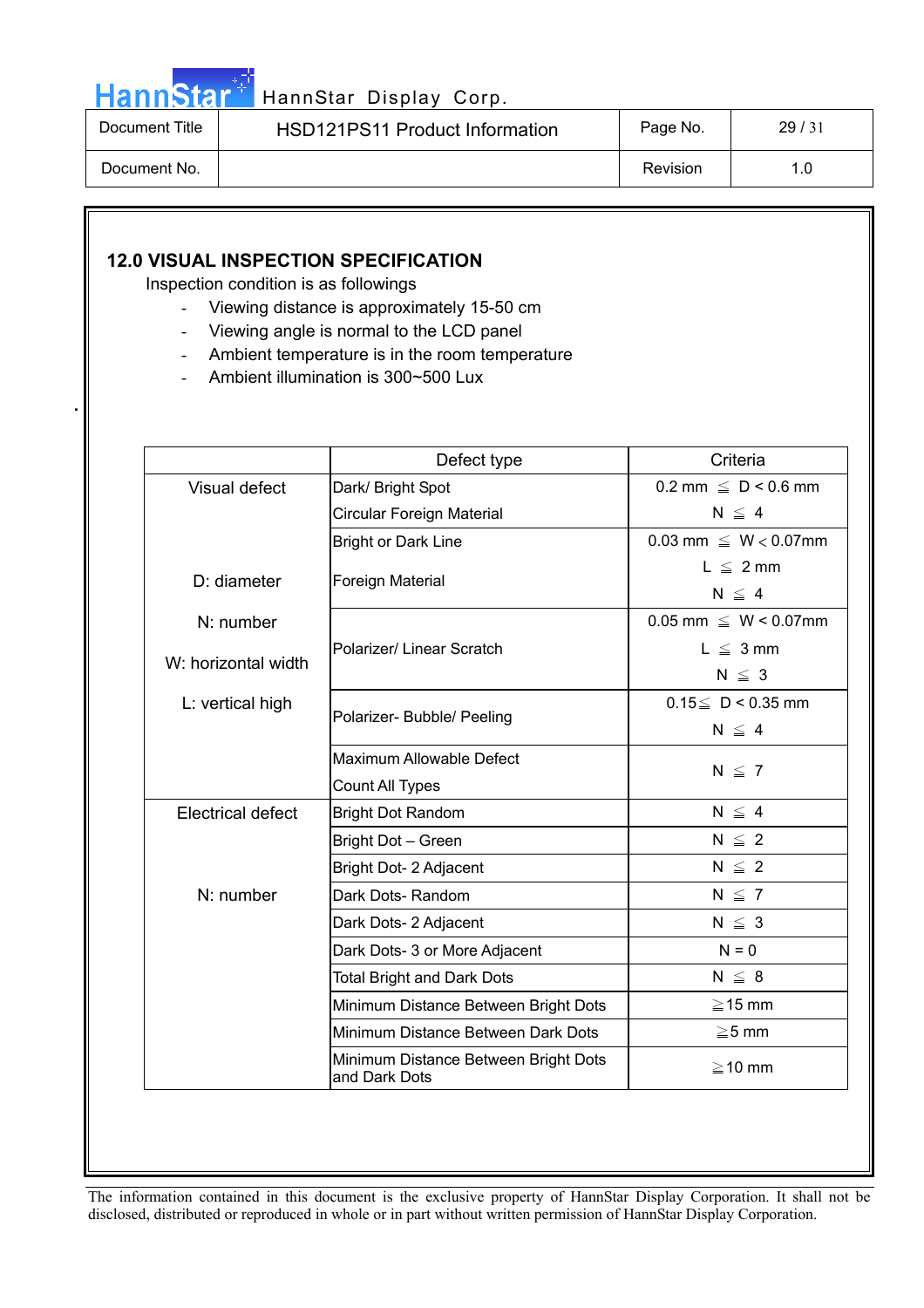|                | HannStar <sup>t HannStar Display Corp.</sup>                       |        |          |       |
|----------------|--------------------------------------------------------------------|--------|----------|-------|
| Document Title | HSD121PS11 Product Information                                     |        | Page No. | 30/31 |
| Document No.   |                                                                    |        | Revision | 1.0   |
|                | Note (1) Bright dot defect description<br>- Two adjacent<br>Type 2 | Type 1 | Type 3   |       |
|                | Note (2) Dark dot defect description<br>- Two adjacent             | Type 1 |          |       |
|                | Type 2                                                             |        | Type 3   |       |
|                | Note (3) Dark dot defect description<br>- Three adjacent<br>Type 1 |        |          |       |
|                | Type 2                                                             | Type 3 | Type 4   |       |